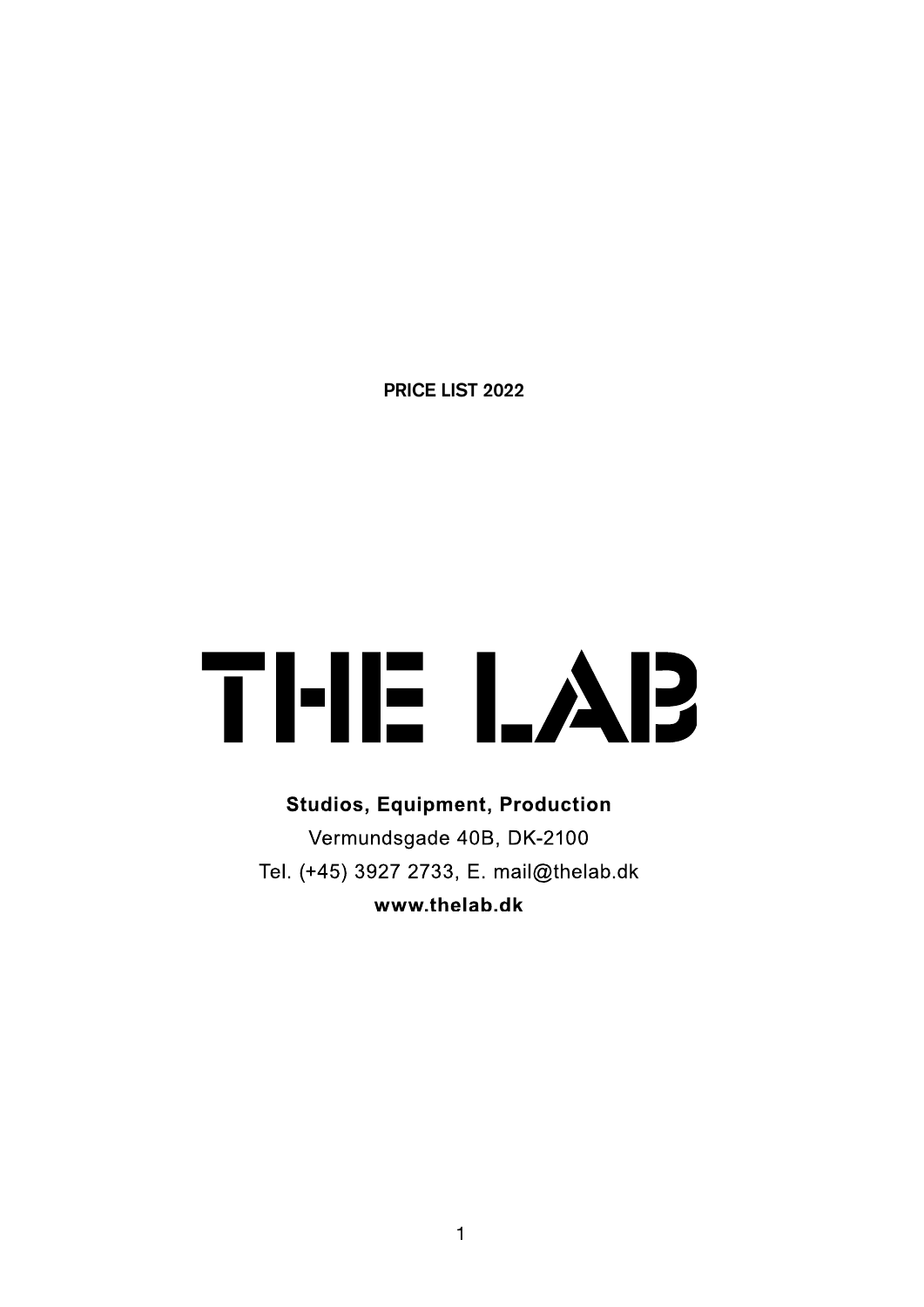| <b>STUDIO</b>                                                                                | <b>RENTAL PRICE / DAY</b> |
|----------------------------------------------------------------------------------------------|---------------------------|
| Studio #1 100 m2 (08:00 - 18:00)                                                             | 3500                      |
| Studio #2 165 m2 (08:00 - 18:00)                                                             | 5500                      |
| Studio #3 175 m2 (08:00 - 18:00)                                                             | 4500                      |
| Studio #4 90m2 (08:00 - 18:00)                                                               | 2800                      |
| Studio #5 300 m2 (08:00 - 18:00)                                                             | 5500                      |
| Studio #6 350 m2 (08:00 - 18:00)                                                             | 6000                      |
| Studio #7 418 m2 (08:00 - 18:00)                                                             | 6000                      |
| Studio Overtime (18:00 - 08:00)                                                              | 750                       |
| <b>Studio Weekend Fee</b>                                                                    | 2500                      |
| Studio Walk Away Fee "On request only" please contact us for more information                | 1075                      |
| <b>Studio Electricity Flat Rate</b>                                                          | 250                       |
|                                                                                              |                           |
| Studio prices are based on stillphotography, please let us know if you have other inquiries. |                           |
|                                                                                              |                           |
| <b>ASSISTANT</b>                                                                             | <b>RENTAL PRICE / DAY</b> |
| Photo Assistant (10 hours)                                                                   | 3000                      |
| Photo Assistant Overtime / Hour                                                              | 350                       |
| Digi Tech (10 hours)                                                                         | 3500                      |
|                                                                                              |                           |
| <b>CANON</b>                                                                                 | <b>RENTAL PRICE / DAY</b> |
| Canon EOS 5D MK IV 30.4 MP w/2xBattery 1xCharger                                             | 895                       |
| Canon EOS 5D MK IV Battery Grip BG-E20                                                       | 250                       |
| Canon EOS 5DS 50.6 MP w/2xBattery 1xCharger                                                  | 895                       |
| Canon EOS 5DS Battery Grip BG-E11                                                            | 250                       |
| Canon EOS 60D 18 MP                                                                          | 675                       |
| <b>Canon GPS Receiver GP-E2</b>                                                              | 150                       |
| Canon Speedlite 600EX-RT flash                                                               | 150                       |
| <b>Canon Speedlite 580EX flash</b>                                                           | 150                       |
| <b>Canon Speedlite 540EZ</b>                                                                 | 150                       |
| <b>Canon Timer Remote Controller TC-80N3</b>                                                 | 75                        |
| Canon Off Camera Flash Cord OC-E3                                                            | 75                        |
| <b>Canon 5D Battery LP-E6</b>                                                                | 55                        |
| Canon 5D Battery Charger LC-E6                                                               | 95                        |
|                                                                                              |                           |
| <b>CANON LENS</b>                                                                            | <b>RENTAL PRICE / DAY</b> |
| Canon EF 28 mm f/1.8 USM                                                                     | 250                       |
| Canon EF 35 mm f/1.4 L II USM                                                                | $\overline{375}$          |
| Canon EF 40 mm f/2.8 STM                                                                     | 250                       |
| Canon EF 50 mm f/2.5 Compact Macro                                                           | 210                       |
| Canon EF 50 mm f/1.2 L USM                                                                   | 425                       |
| Canon EF 85 mm f/1.2 L II USM                                                                | 445                       |
| Canon EF 100 mm f/2.8 L Macro                                                                | 275                       |
| Canon EF 100 mm f/2.8 Macro                                                                  | 225                       |
| Canon EF 16-35 mm f/2.8 L II USM                                                             | 375                       |
| Canon EF 24-70 mm 2.8L II USM                                                                | 475                       |
| Canon EF 24-105 mm 4.0L IS USM                                                               | 375                       |
| Canon EF 70-200 mm f/2.8 L II IS USM                                                         | 445                       |
| Canon EF 100-400 mm f/4.5-5.6 L IS<br>Canon EF 300 mm f/4 L USM IS                           | 445                       |
|                                                                                              | 420                       |
| Sigma 10-20 mm f/4-5.6 DC HSM<br>Sigma 30 mm f/1.4 DC HSM                                    | 150<br>150                |
| Carl Zeiss ZF2 35 mm f/1.4 Distagon                                                          | 315                       |
| Carl Zeiss ZE 50 mm f/1.4 Planar T                                                           | 275                       |
| Carl Zeiss ZF 85 mm f/1.4 Planar T                                                           | 315                       |
| <b>Canon EF 12 II Spacer</b>                                                                 | 95                        |
| <b>Canon EF 25 II Spacer</b>                                                                 | 95                        |
|                                                                                              |                           |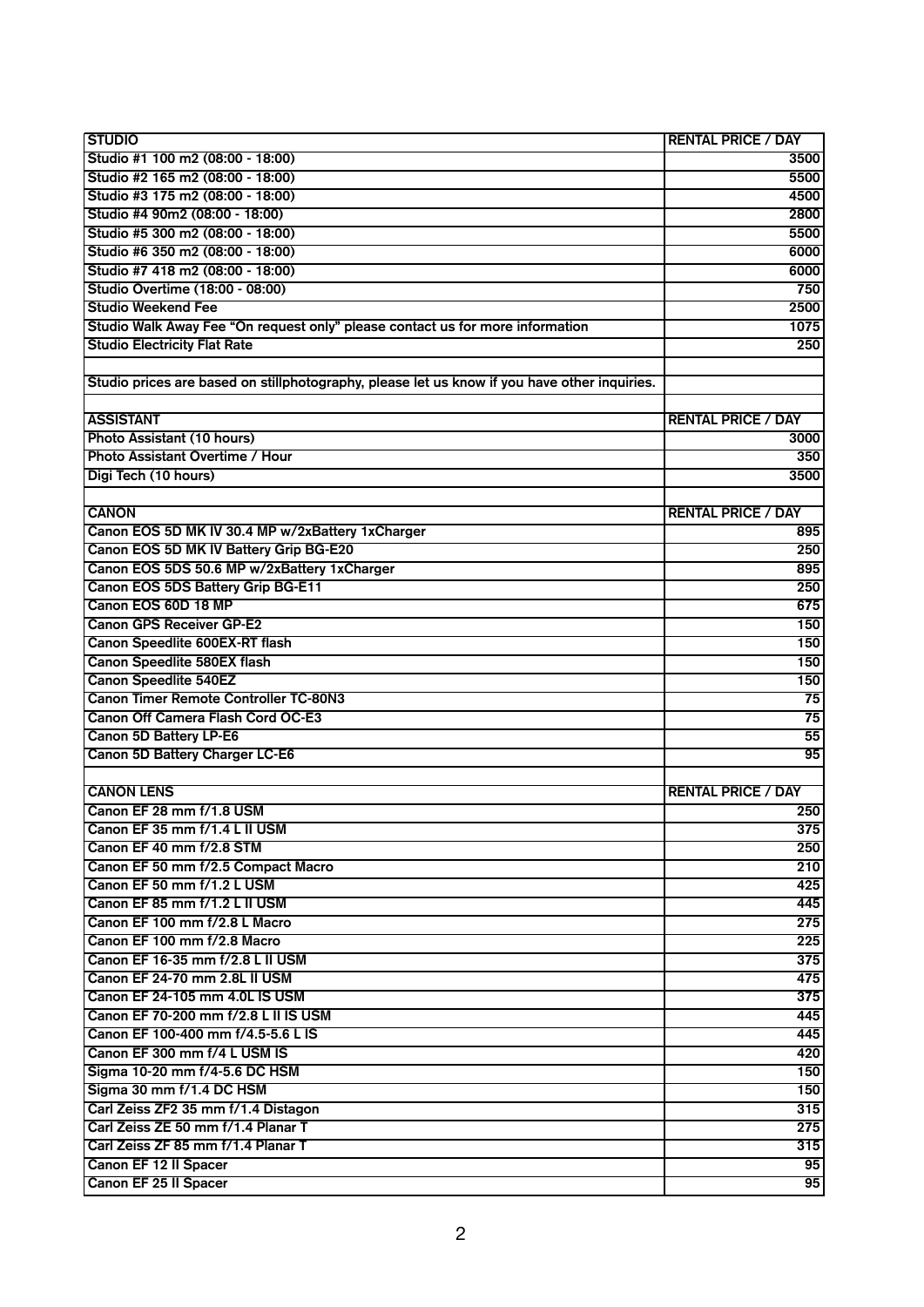| <b>NIKON</b>                             | <b>RENTAL PRICE / DAY</b> |
|------------------------------------------|---------------------------|
| Nikon D800 36.3 MP w/2xBattery 1xCharger | 495                       |
| Nikon D810 36,3MP w/2xBatt 1xCharger     | 795                       |
| Nikon D850 45.7MP w/2xBatt 1xCharger     | 895                       |
| Nikon D800 Battery EN-EL15               | 55                        |
| Nikon D800 Charger MH-25                 | 75                        |
| <b>Nikon Speedlight SB-900DX</b>         | 175                       |
| <b>Nikon Speedlight SB-910</b>           | 175                       |
| <b>Nikon Speedlight SB-80DX</b>          | 175                       |
| <b>Nikon Speedlight SB-5000</b>          | 250                       |
| Nikon Off Camera Flash Cord SC-29        | 75                        |
| Nikon Multi Function Remote Cord MC-36   | 95                        |
| <b>Nikon PK-11A Extension Tube</b>       | 75                        |
| <b>Nikon PK-12 Extension Tube</b>        | 75                        |
|                                          |                           |
| <b>NIKON LENS</b>                        | <b>RENTAL PRICE / DAY</b> |
| Nikon AF-S 35 mm f/1.4 G                 | 425                       |
| Nikon AF-S 50 mm f/1.4 G                 | 315                       |
| Nikon AF-S 58 mm f/1.4 G                 | 425                       |
| Nikon AF-S 60 mm f/2.8 Micro ED          | 275                       |
| Nikon AF-S 85 mm f/1.4 G                 | 425                       |
| Nikon AF-S 105 mm f/1.4 E ED             | 475                       |
| Nikon AF-S 105 mm f/2.8 Micro IF-ED      | 375                       |
| Nikon AF-S 14-24 mm f/2.8 G ED           | 455                       |
| Nikon AF-S 24-70mm f/2,8 E VR Ø77        | 445                       |
| Nikon AF-S 70-200 mm f/2.8 G II ED       | 475                       |
| Carl Zeiss ZF2 35 mm f/1.4 Distagon      | 375                       |
| Carl Zeiss ZE 50 mm f/1.4 Planar T       | 275                       |
| Carl Zeiss ZF 85 mm f/1.4 Planar T       | 375                       |
| Nikon 24 mm PC-E f/3.5 D ED              |                           |
| Nikon 45 mm PC-E f/2.8 D ED              | 450                       |
| Nikon 85 mm PC-E f/2.8 D ED              | 435<br>435                |
|                                          |                           |
| <b>FUJI</b>                              | <b>RENTAL PRICE / DAY</b> |
| <b>Fuji GFX 50S 51.4 MP</b>              | 1150                      |
| Fuji GFX 50S 51.4 MP Complete Kit        | 2250                      |
| Fuji X-Pro2 24 MP Complete Kit           | 575                       |
| Fuji X-Pro1 16.3 MP Complete Kit         | 425                       |
| Fuji BC-W126 Battery Charger             | 95                        |
| Fuji BC-T125 Battery Charger             | 95                        |
| Fuji NP-T125 Battery                     |                           |
| Fuji NP-W126 Battery                     | $\overline{95}$           |
|                                          | 50                        |
| <b>Fuji VC-GFX1 Vertical Grip</b>        | 250                       |
| <b>FUJI LENS</b>                         |                           |
| Fuji GF 45 mm f/2.8 WR                   | <b>RENTAL PRICE / DAY</b> |
|                                          | 460                       |
| Fuji GF 63 mm f/2.8 WR                   | 460                       |
| Fuji GF 110 mm f/2 WR                    | 570                       |
| Fuji GF 120 mm f/4 WR OIS Macro          | 560                       |
| Fuji XF 16 mm f/4 R WR                   | $\overline{175}$          |
| Fuji XF 23 mm f/4 R WR                   | 175                       |
| Fuji XF 35 mm f/1.4                      | 175                       |
| Fuji XF 35 mm f/2 R WR                   | 175                       |
| Fuji XF 90 mm f/2 R WR                   | 175                       |
|                                          |                           |
|                                          |                           |
|                                          |                           |
|                                          |                           |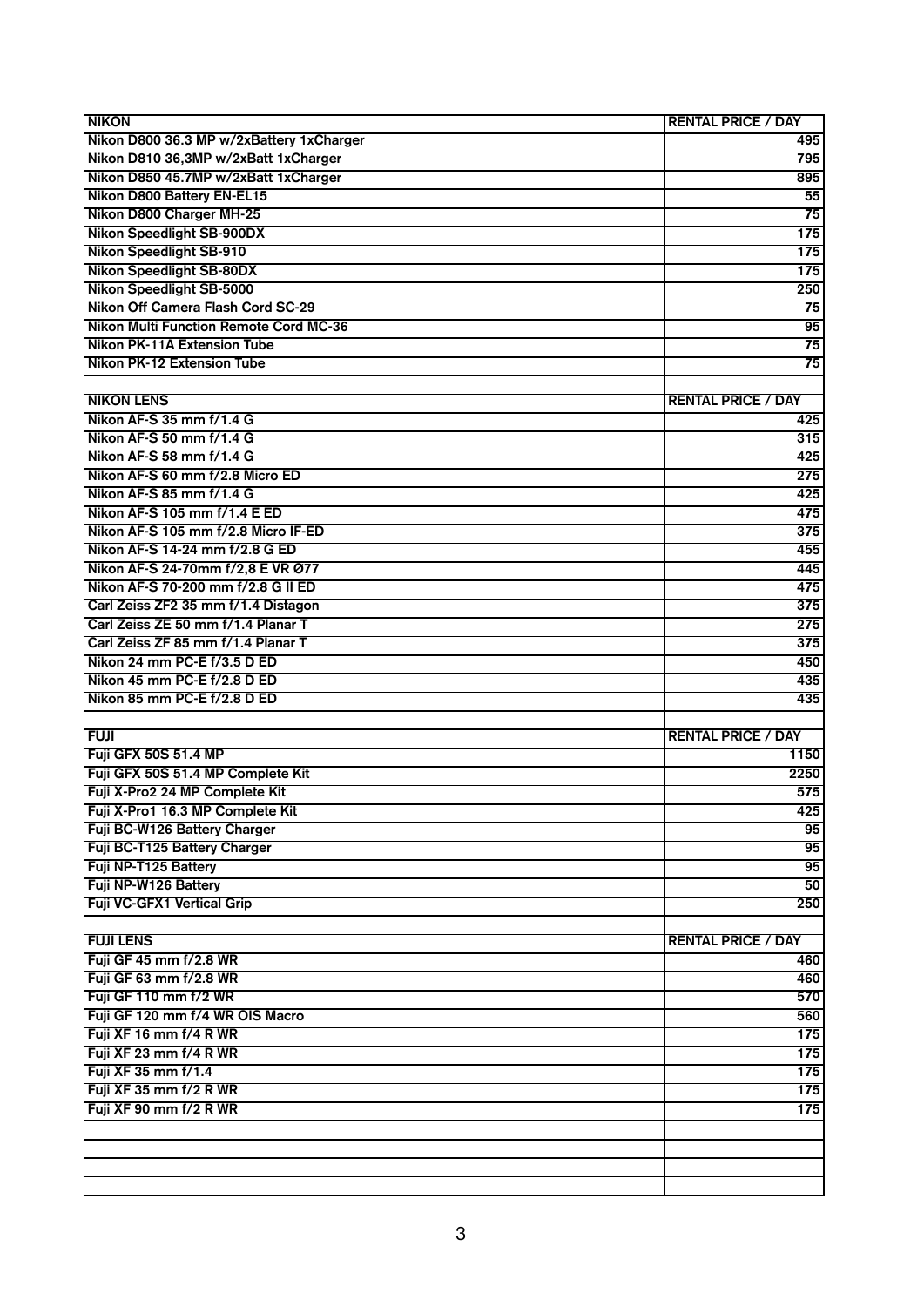| <b>PHASEONE</b>                                                       | <b>RENTAL PRICE / DAY</b> |
|-----------------------------------------------------------------------|---------------------------|
| PhaseOne XF Camera w/2xBattery 1xCharger                              | 375                       |
| PhaseOne IQ3 100MP Digital Back w/2xBattery 1xCharger                 | 1295                      |
| PhaseOne IQ250 50MP Digital Back w/2xBattery 1xCharger                | 1195                      |
|                                                                       |                           |
| <b>PHASEONE LENS</b>                                                  | <b>RENTAL PRICE / DAY</b> |
| PhaseOne 45 mm f/2.8 AF                                               | 395                       |
| PhaseOne 55 mm LS f/2.8 AF Schneider Kreuznach                        | 495                       |
| PhaseOne 80 mm LS f/2.8 AF Schneider Kreuznach                        | 495                       |
| PhaseOne 110 mm LS f/2.8 AF Schneider Kreuznach                       | 495                       |
| PhaseOne 120 mm f/4 MF Macro                                          | 395                       |
| PhaseOne 150 mm LS f/3.5 AF Schneider Kreuznach                       | 495                       |
| PhaseOne 40-80 mm LS f/4.0-5.6 AF Schneider Kreuznach                 | 995                       |
|                                                                       |                           |
| <b>ANALOG CAMERA / YOU BREAK, YOU BUY</b>                             | <b>RENTAL PRICE / DAY</b> |
| Contax 645 Kit (Complete with backs and 45, 80, 120, 140)             | 1450                      |
| Contax G2 Kit (Complete with 21, 28, 35, 45, 90 and TLA200)           | 950                       |
|                                                                       |                           |
| <b>CAMBO</b>                                                          | <b>RENTAL PRICE / DAY</b> |
| Cambo Ultima II Kit w/38, 80, 120 Macro                               | 995                       |
|                                                                       |                           |
| <b>DIGITAL</b>                                                        | <b>RENTAL PRICE / DAY</b> |
| Macbook Pro 15" 2018 USB-C, 2.9 GHz i7, 32GB RAM, SSD 1TB w/iWorkcase | 695                       |
| Macbook Pro 16" 2019 USB-C, 2.4 GHz i9, 64GB RAM, SSD 1TB w/iWorkcase | 995                       |
| Macbook Pro 16" 2021 USB-C, M1 Max, 64GB RAM, SSD 2TB w/iWorkcase     | 1095                      |
| iPad Pro M1 12.9"                                                     | 495                       |
| <b>iWorkCase</b>                                                      | 375                       |
| <b>Inovativ DigiPlate Pro</b>                                         | 375                       |
| <b>Tetherlock</b>                                                     | 75                        |
| <b>USB 3.0 Conection Kit</b>                                          | 350                       |
| <b>IQ Conection Kit</b>                                               | 350                       |
| HyperJuice 150W                                                       | 145                       |
| <b>HyperJuice USB-C 100Wh</b>                                         | 225                       |
| D-Tap to USB-C                                                        | 75                        |
| Netgear 5G Router                                                     | 275                       |
| Wacom Intuos Pro "L"                                                  | 195                       |
| Wacom Intuos Pro "S"                                                  | 155                       |
| CalDigit Hub USB-C                                                    | 250                       |
| <b>Datacolor SpyderX Pro</b>                                          | 125                       |
| <b>Apple Magic Mouse</b>                                              | 75                        |
| <b>Apple Keyboard</b>                                                 | 75                        |
| <b>Posing Table</b>                                                   | 150                       |
| <b>Magliner</b>                                                       | 175                       |
| <b>Inovativ Scout EVO 37</b>                                          | 375                       |
| <b>Inovativ Mantis 30 Monitor Arm</b>                                 | 150                       |
|                                                                       |                           |
| <b>MONITOR</b>                                                        | <b>RENTAL PRICE / DAY</b> |
| Eizo 24" ColorEdge CG247 w/10m HDMI                                   | 450                       |
| Eizo 24" ColorEdge CG2420 w/10m HDMI                                  | 450                       |
| Eizo 27" ColorEdge CG279X w/10m HDMI                                  | 550                       |
| TV Logic 17" Monitor LVM-173-3G w/V-Lock battery mount                | 450                       |
| TV Logic 5.5" Monitor VFM-055A w/LP-E6 battery mount                  | 225                       |
| SWIT 7" w/LP-E6 battery mount                                         | 275                       |
| Small HD 502 w/LP-E6 battery mount                                    | 225                       |
| <b>Epson Projector EB-FH06</b>                                        | 375                       |
|                                                                       |                           |
|                                                                       |                           |
|                                                                       |                           |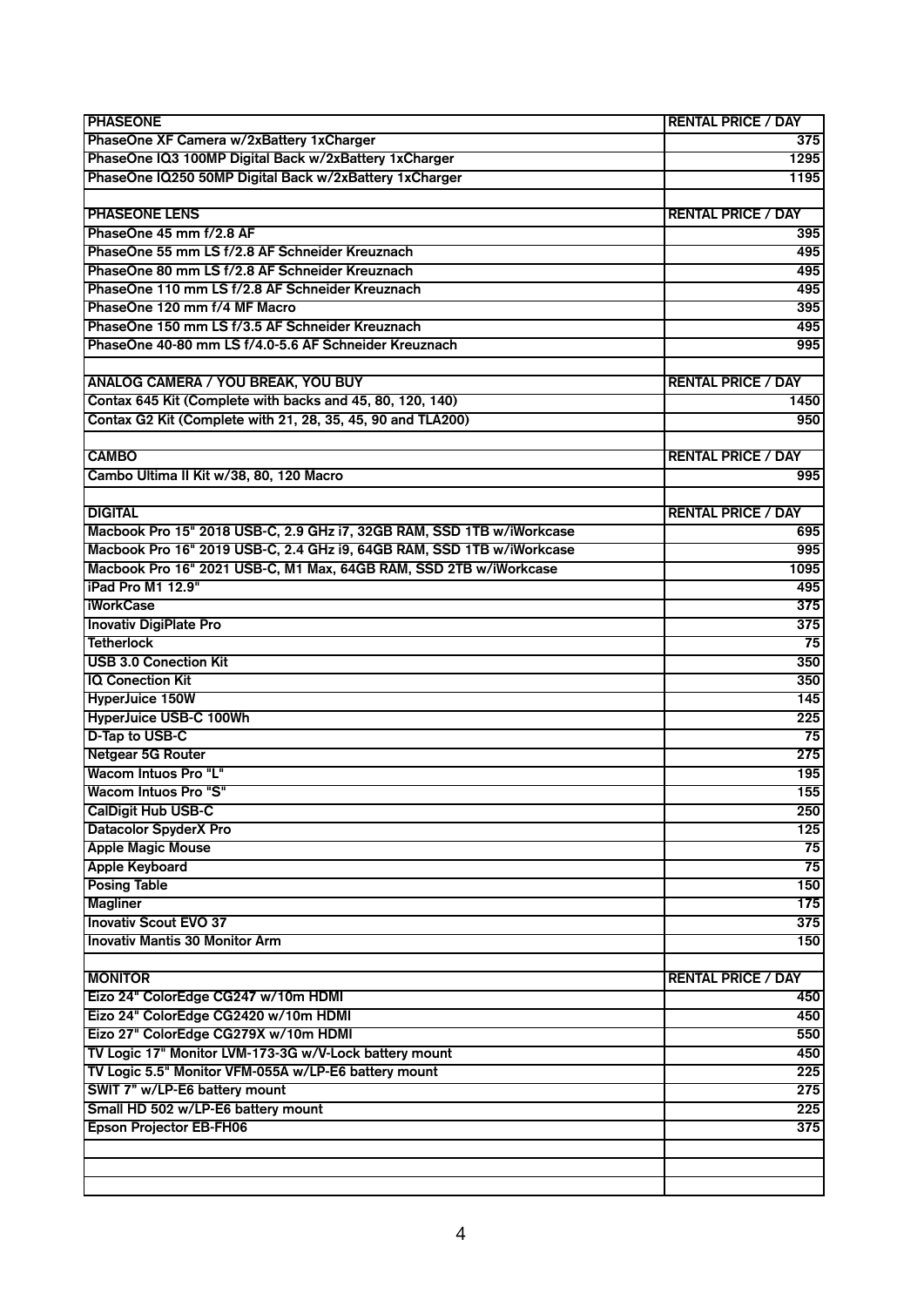| <b>LIGHTMETER</b>                                                       | <b>RENTAL PRICE / DAY</b> |
|-------------------------------------------------------------------------|---------------------------|
| Sekonic L-308-X                                                         | 125                       |
| Sekonic 478DR                                                           | 125                       |
|                                                                         |                           |
| <b>LENS FILTER</b>                                                      | <b>RENTAL PRICE / DAY</b> |
| Variable ND Filter Ø52                                                  | 75                        |
| Variable ND Filter Ø58                                                  | 75                        |
| Variable ND Filter Ø62                                                  | 85                        |
| Variable ND Filter Ø72                                                  | 95                        |
| Lee 100 Lens Filter Holder                                              | 145                       |
| Tiffen Pro 100 Lens Filter Holder                                       | 145                       |
| Tiffen Black Pro Mist 1/1                                               | 145                       |
| <b>Tiffen Black Pro Mist 1/2</b>                                        | 145                       |
| <b>Tiffen Black Pro Mist 1/4</b>                                        | 145                       |
|                                                                         |                           |
| <b>PRINTER</b> (without paper and ink)                                  | <b>RENTAL PRICE / DAY</b> |
| <b>Canon Pixima Pro-1</b>                                               | 550                       |
| Canon Selphy CP1300                                                     | 250                       |
| <b>Canon Selphy CP1200</b>                                              | 250                       |
| Canon TR150                                                             | 250                       |
| Epson R3000                                                             | 450                       |
|                                                                         |                           |
| <b>PAPER</b>                                                            | <b>PRICE</b>              |
| Sale / Canon Selphy Prints 10x15 pk. KP-108IN                           | 275                       |
| Sale / Canon A3 Matt Photo Paper MP 101 / 20 pcs                        | 220                       |
| Sale / Canon A4 Print Matt Paper MP-101 / 50 pcs                        | 145                       |
| Sale / Canon 10x15cm Photo Paper Plus Glossy II / 50 pcs                | 145                       |
|                                                                         |                           |
| <b>INK</b>                                                              | <b>PRICE</b>              |
|                                                                         |                           |
| Sale / Canon PGI-29 Ink for Pixma Pro-1                                 | 250                       |
| Sale / Canon PGI-35 Black Ink for TR150/IP110                           | 86                        |
| Sale / Canon CLI-36 Color Ink for TR150/IP110                           | $\overline{125}$          |
| Sale / Epson T157 Color Ink for R3000                                   | 220                       |
| <b>VIDEO</b>                                                            |                           |
|                                                                         | <b>RENTAL PRICE / DAY</b> |
| Sony FS7 Video Camera Complete Kit w/ V-locks and lenses (enquire list) | 2050                      |
| Sony FX6 Video Camera Complete Kit w/ V-locks and lenses (enquire list) | 4850                      |
| Samyang Lens Kit (14-24-35-50-85-100) with EF Mount                     | 850                       |
| <b>ARRI Mini Matte Box MMB-1</b>                                        | 250                       |
| Sirui BCT-3203 / BCH-30 head                                            | 350                       |
| Sachtler Cover DV2 w/fluid video head                                   | 175                       |
| EasyRig Minimax (2-7kg)                                                 | 275                       |
| <b>Follow Focus Cavision RFD15S</b>                                     | 350                       |
| Teradek Bolt Pro 300 3G-SDI                                             | $\overline{145}$          |
| <b>Hollyland Mars 400S Pro Wireless HDMI</b>                            | 275                       |
| <b>Matthews Dutti Dolly</b>                                             | 375                       |
| <b>Pico Skater Dolly</b>                                                | 125                       |
| <b>DVTec DSLR Extreme Shoulder Rig</b>                                  | 275                       |
| Røde Stereo Shotgun Mic Pro                                             | 245                       |
| <b>Marshall Electronics SDI Camera CV502-MB</b>                         | 250                       |
| Clapperboard                                                            | 65                        |
| <b>Sound Recording Case</b>                                             | 495                       |
|                                                                         |                           |
|                                                                         |                           |
|                                                                         |                           |
|                                                                         |                           |
|                                                                         |                           |
|                                                                         |                           |
|                                                                         |                           |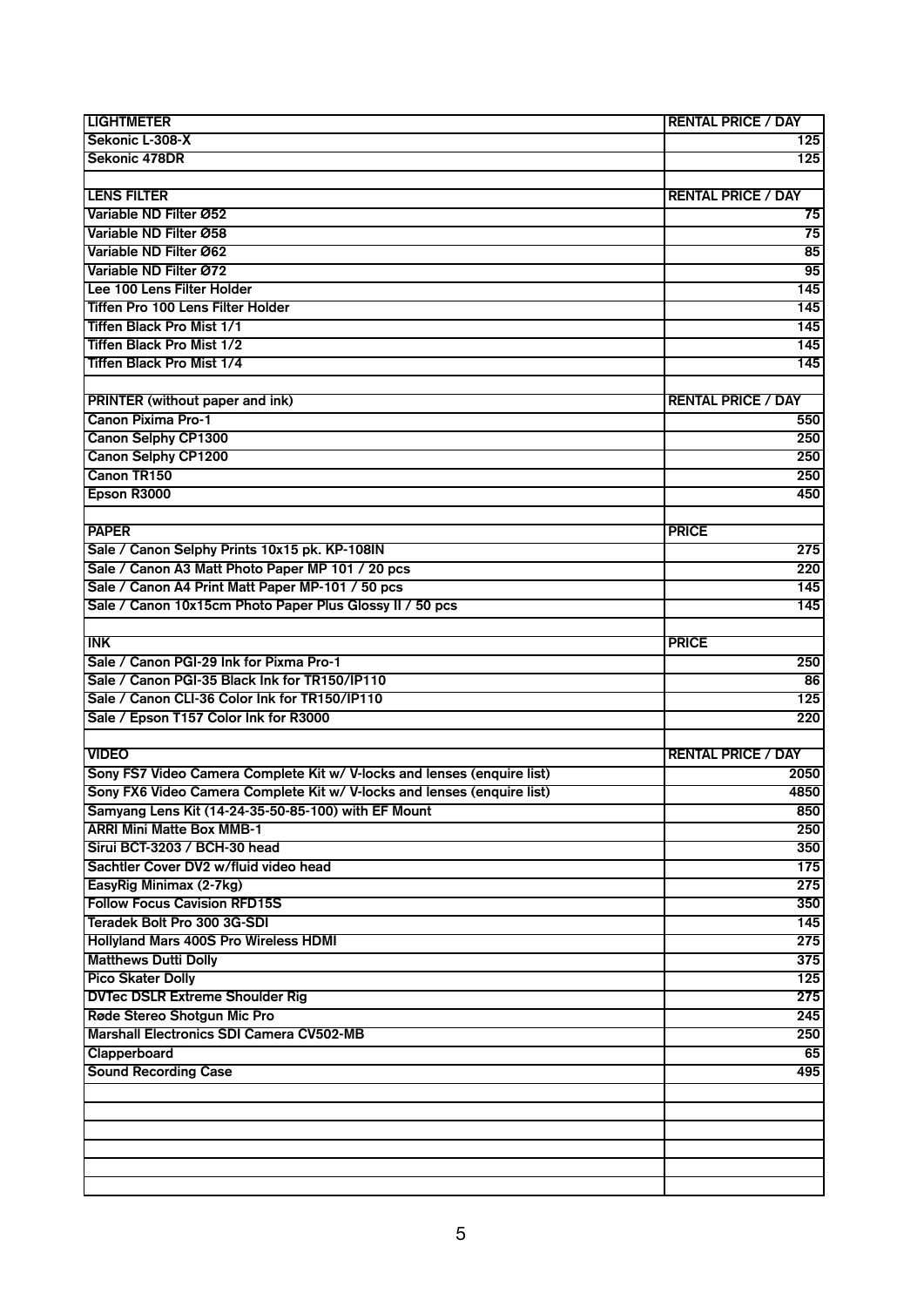| <b>BRIESE</b>                                                        | <b>RENTAL PRICE / DAY</b> |
|----------------------------------------------------------------------|---------------------------|
| <b>Briese 77cm Focus Reflector</b>                                   | 850                       |
| <b>Briese 140cm Focus Reflector</b>                                  | 1050                      |
| <b>Briese 220cm Focus Reflector</b>                                  | 1450                      |
| <b>Briese H2 Tungsten Head</b>                                       | 450                       |
| Briese Flash Head Configured for Pro 8A                              | 400                       |
| Briese HMI 1.2kW / 2.5kW Head w/High Speed Ballast (1000Hz)          | 850                       |
| Briese HMI 4kW Head w/High Speed Ballast (1000Hz)                    | 1050                      |
|                                                                      |                           |
| <b>PROFOTO</b>                                                       | <b>RENTAL PRICE / DAY</b> |
| Profoto 7A 1200ws Generator                                          | 495                       |
| Profoto 7A 2400ws Generator                                          | 695                       |
| Profoto 8A 2400ws Air Generator                                      | 995                       |
| Profoto 10A 2400ws Air Generator                                     | 995                       |
| Profoto Head w/Standard Zoom Reflector                               | 150                       |
| Profoto Head To Pack Extension 5m                                    | 50                        |
| <b>Profoto Twinhead</b>                                              | 295                       |
| Profoto Ring w/Reflector & Diffuser                                  | 295                       |
| <b>Profoto Pro-7 Ring</b>                                            | 195                       |
| <b>Profoto Clear Glass</b>                                           | 75                        |
|                                                                      |                           |
| <b>PROFOTO BATTERY</b>                                               | <b>RENTAL PRICE / DAY</b> |
| Profoto B4 1000Ws Pack                                               | 695                       |
| <b>Profoto B4 Battery</b>                                            | 125                       |
| Profoto Pro-B Head w/Standard Zoom Reflector                         | 150                       |
| <b>Profoto Pro-B Universal Power Adapter</b>                         | 150                       |
| Profoto B10X Plus Air 500Ws Kit w/2xBattery, 1xCharger and AirRemote | 550                       |
| Profoto B1X Air 500Ws Kit w/2xBattery, 1xCharger and AirRemote       | 500                       |
| Profoto B1 Air 500Ws Kit w/2xBattery, 1xCharger and AirRemote        | 500                       |
| <b>Profoto B1 Air Battery</b>                                        | 75                        |
| Profoto B1 Air 12v Charger                                           | 45                        |
| Profoto B2 Air 250Ws Kit 2xHead w/2xBattery, 1xCharger and AirRemote |                           |
| Profoto B2 Air Battery                                               | 425<br>75                 |
| Profoto A1 Air 76Ws w/3xBattery, 1xCharger                           | 375                       |
|                                                                      |                           |
| <b>PROFOTO LIGHTSHAPING TOOLS</b>                                    |                           |
| <b>Profoto Beauty Dish Softlight Reflector White</b>                 | <b>RENTAL PRICE / DAY</b> |
| Profoto Beauty Dish Softlight Reflector Silver                       | 150<br>150                |
| <b>Profoto Cine Reflector</b>                                        | 275                       |
|                                                                      |                           |
| <b>Profoto Globe</b>                                                 | 115                       |
| <b>Profoto Magnum Reflector</b>                                      | 95                        |
| <b>Profoto Narrow Beam</b>                                           | $\overline{95}$           |
| <b>Profoto Snoot</b>                                                 | 95                        |
| <b>Profoto Barn Door</b>                                             | $\overline{35}$           |
| <b>Profoto Disc</b>                                                  | 65                        |
| Profoto Grid Honeycomb Kit w/ 5°/10°/20° Grid                        | 80                        |
| Profoto Grid Honeycomb 5°                                            | $\overline{35}$           |
| Profoto Grid Honeycomb 10°                                           | $\overline{35}$           |
| Profoto Grid Honeycomb 20°                                           | $\overline{35}$           |
| <b>Profoto Fresnel Spot</b>                                          | 275                       |
| Profoto Tele Zoom Reflector                                          | 150                       |
| Profoto Zoom Spot                                                    | 275                       |
| <b>Profoto Hardbox</b>                                               | 285                       |
| Profoto Lantern 3' HR "M"                                            | 275                       |
| Profoto Softbox 3' Octa HR                                           | 250                       |
| Profoto Softbox 4' Octa HR                                           | 395                       |
| Profoto Softbox 5' Octa HR                                           | 350                       |
| Profoto Softbox 7' Octa HR                                           | 595                       |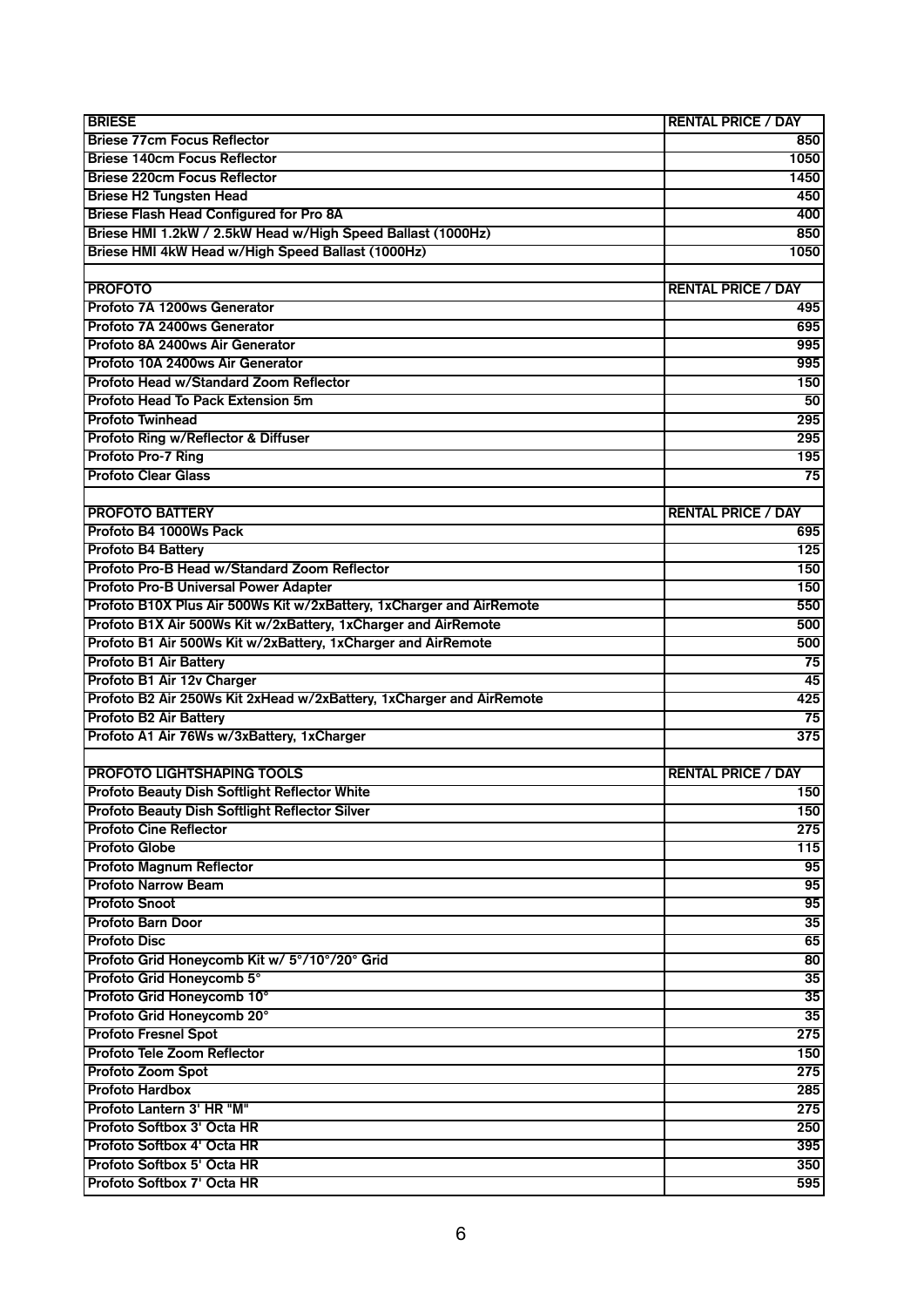| Profoto Softbox 3' Octa HR Snap Grid                      | 135                       |
|-----------------------------------------------------------|---------------------------|
| Profoto Softbox 4' Octa HR Snap Grid                      | 175                       |
| Profoto Softbox 5' Octa HR Snap Grid                      | 210                       |
| Profoto 5' Giant Umbrella                                 | 295                       |
| Profoto 7' Giant Umbrella                                 | 325                       |
| Profoto 8' Giant Umbrella                                 | 395                       |
| Profoto OCF 2' Beauty Dish Silver                         | 95                        |
| Profoto OCF 2' Beauty Dish White                          | 95                        |
| Profoto OCF 2' Filter Kit                                 | 45                        |
| Profoto OCF 2' Grid & Honey Comb Kit                      | 45                        |
| Profoto OCF 2' Zoom Reflector                             | 45                        |
|                                                           |                           |
| <b>UMBRELLA</b>                                           | <b>RENTAL PRICE / DAY</b> |
| Profoto Umbrella Deep "S" 85 cm White w/front diffuser    | 95                        |
| Profoto Umbrella Deep "S" 85 cm Silver w/front diffuser   | 95                        |
| Profoto Umbrella Deep "M" 105 cm White w/front diffuser   | 125                       |
| Profoto Umbrella Deep "M" 105 cm Silver w/front diffuser  | 125                       |
| Profoto Umbrella Deep "L" 130 cm White w/front diffuser   | 165                       |
| Profoto Umbrella Deep "L" 130 cm Silver w/front diffuser  | 165                       |
| Profoto Umbrella Deep "XL" 165 cm White w/front diffuser  | 195                       |
| Profoto Umbrella Deep "XL" 165 cm Silver w/front diffuser | 195                       |
| Photek Umbrella Softlighter II - 95cm                     | 135                       |
| Photek Umbrella Softlighter II - 116cm                    | 145                       |
| Photek Umbrella SoftlighterII - 130cm                     |                           |
| Profoto Umbrella 85 cm Silver                             | 175                       |
|                                                           | 85                        |
| Profoto Umbrella 85 cm Translucent                        | 85                        |
| Profoto Umbrella 85 cm White                              | 85                        |
| Profoto Umbrella 105 cm Silver                            | 110                       |
| Profoto Umbrella 105 cm White                             | 110                       |
| Profoto Umbrella 130 cm Beaded Silver                     | 145                       |
| Profoto Umbrella 130 cm White                             | 145                       |
|                                                           |                           |
| <b>MOLA</b>                                               | <b>RENTAL PRICE / DAY</b> |
| Mola Dish Rayo 16" Silver w/alu grid w/Profoto Mount      | 245                       |
| Mola Dish Setti 28" White w/alu grid w/Profoto Mount      | 245                       |
| Mola Dish Solo 28" Silver w/alu grid w/Profoto Mount      | 245                       |
| Mola Dish Euro 33,5" White w/alu grid w/Profoto Mount     | 275                       |
|                                                           |                           |
| <b>BRONCOLOR</b>                                          |                           |
| Broncolor Para 88 Focus Reflector w/ Profoto mount        | 425                       |
|                                                           |                           |
| <b>ELINCHROM</b>                                          |                           |
| Elinchrom Octalite 6' w/Profoto mount                     | 275                       |
| Elinchrom Rotalux Deep Octa 100 cm 39" w/Profoto mount    | 145                       |
|                                                           |                           |
| <b>QUANTUM</b>                                            | <b>RENTAL PRICE / DAY</b> |
| Quantum T5D Kit w/wireless transmitter                    | 495                       |
| <b>Quantum T3 Battery</b>                                 | 110                       |
| <b>Quantum Standard Reflector QF60</b>                    | 55                        |
| <b>Quantum Narrow Beam QF63B</b>                          | 55                        |
| Quantum Quick Release Bracket L                           | 55                        |
|                                                           |                           |
| <b>SYNC</b>                                               | <b>RENTAL PRICE / DAY</b> |
| <b>Pocket Wizard Plus III Kit</b>                         | 210                       |
| <b>Pocket Wizard Plus X Kit</b>                           | 190                       |
| Profoto AirSync Kit                                       | 150                       |
| Profoto AirRemote (Canon, Nikon, Fuji or Sony)            | 95                        |
| Profoto Connect (Canon, Nikon)                            | 95                        |
|                                                           |                           |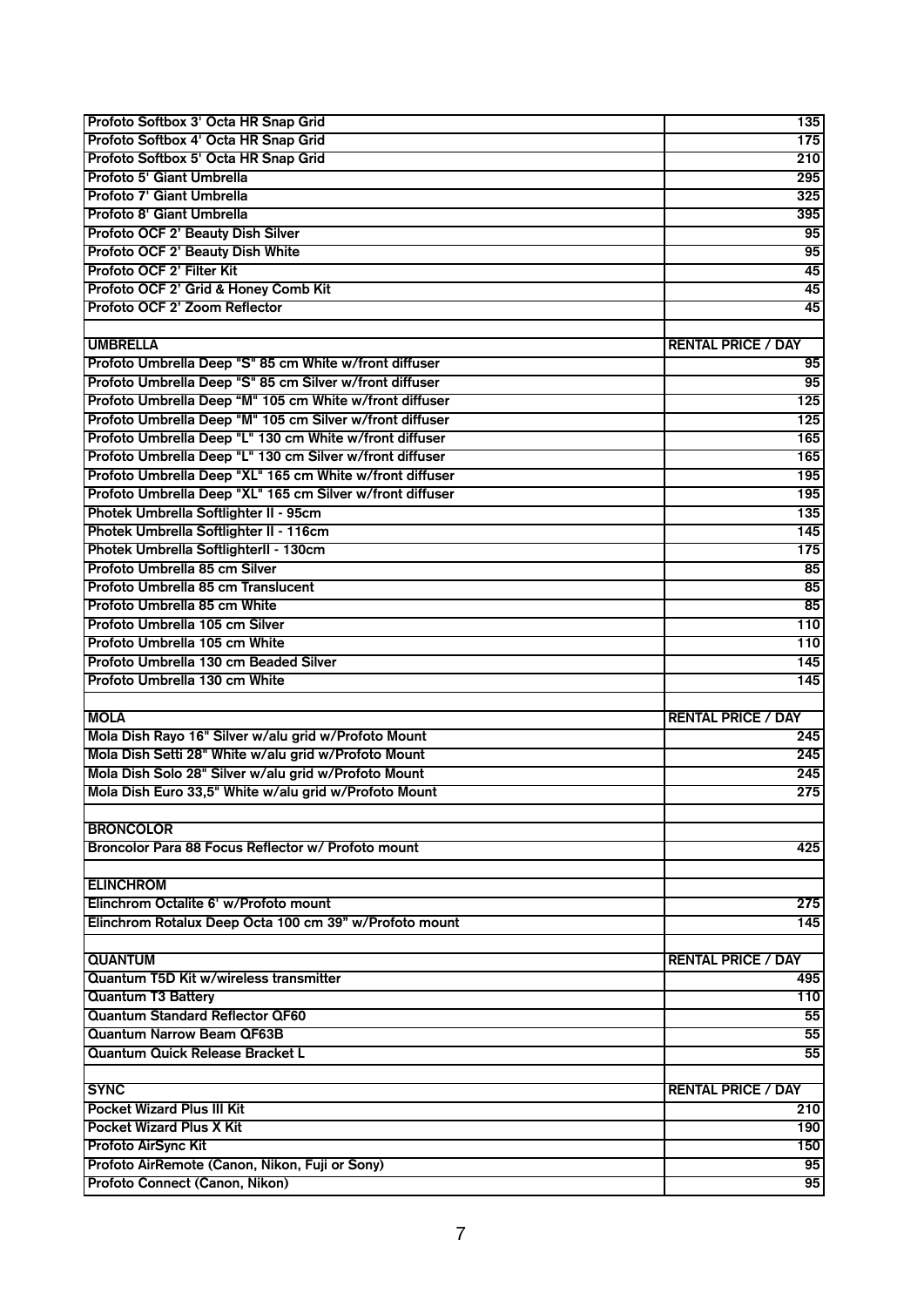| <b>CHIMERA SOFTBOX</b>                                          | <b>RENTAL PRICE / DAY</b> |
|-----------------------------------------------------------------|---------------------------|
| Chimera Videopro "XXS" 30x40                                    | 100                       |
| Chimera Videopro "XS" 40x55                                     | 100                       |
| Chimera Videopro "S" 60x80                                      | 150                       |
| Chimera Videopro "M" 90x120                                     | 200                       |
| Chimera Videopro "L" 135x180                                    | 350                       |
| Chimera Stripbox "S" 20x90 / 9x36"                              | 200                       |
| Chimera Stripbox "M" 35x140 / 14x56"                            | 250                       |
| Chimera Stripbox "L" 50x210 / 21x84"                            | 300                       |
| Chimera Speedring w/Profoto mount                               | 65                        |
| Chimera Lightbank for Litepanels 1x1'                           | 165                       |
|                                                                 |                           |
| <b>CHIMERA PANELFRAME</b>                                       | <b>RENTAL PRICE / DAY</b> |
| Chimera Panelframe 42x42" / 4x4' Frame w/black/white + 1/2 silk | 165                       |
| Chimera Panelframe 42x72" / 4x6' Frame w/all textiles           | 195                       |
| Chimera Panelframe 42x72" / 4x6' Black Single Textile           | 55                        |
| Chimera Panelframe 72x72" / 6x6' Frame w/all textiles           | 225                       |
| Chimera Panelframe 72x72" / 6x6' Black Single Textile           | 65                        |
|                                                                 |                           |
| <b>CALIFORNIA SUNBOUNCE</b>                                     | <b>RENTAL PRICE / DAY</b> |
| California Sunbounce 120x180 / 4x6' w/all textiles              | 245                       |
| California Sun-Swatter 125x190 / 4x6' w/textile 1/3 + 2/3 silk  | 245                       |
|                                                                 |                           |
| <b>ARRI LED</b>                                                 | <b>RENTAL PRICE / DAY</b> |
| <b>ARRI SkyPanel S60-C</b>                                      | 750                       |
| Snapbag "M" Softbox with RABBIT-EARS                            | 250                       |
| <b>Octa 3' Softbox for RABBIT-EARS</b>                          | 275                       |
| <b>Octa 5' Softbox for RABBIT-EARS</b>                          | 300                       |
| Octa 5' Snap Grid for RABBIT-EARS                               | 300                       |
| <b>Octa 7' Softbox for RABBIT-EARS</b>                          | 325                       |
| <b>ARRI Orbiter</b>                                             | 850                       |
| <b>ARRI Orbiter DOP Dome 'M'</b>                                | 350                       |
|                                                                 |                           |
| <b>NANLUX LED</b>                                               | <b>RENTAL PRICE / DAY</b> |
| Nanlux Evoke 1200                                               | 500                       |
| <b>Nanlux FL35 Fresnel</b>                                      | 150                       |
| Nanlux Parabolic Softbox 150 cm                                 | 225                       |
|                                                                 |                           |
| <b>LED</b>                                                      | <b>RENTAL PRICE / DAY</b> |
| Creamsource Vortex4 1x1'                                        | 550                       |
| Astra 1x1' Litepanel - Bi-Color w/V-Lock mount                  | 350                       |
| Astra 1x1' Litepanel - Daylight w/V-Lock mount                  | 350                       |
| <b>Source Four Daylight</b>                                     | 275                       |
| <b>Colorspike</b>                                               | 135                       |
| Dedolight DLED7 w/ Beam Intensifier                             | 325                       |
| <b>Hornet 200-C Hive</b>                                        | 275                       |
| Lumin8 4' Tube                                                  | 175                       |
| <b>Kaiser StarCluster</b>                                       | 85                        |
| <b>Smartbat Uplight</b>                                         | 75                        |
| Softbox for Astra 1x1'                                          | 175                       |
|                                                                 |                           |
| <b>KINOFLO</b>                                                  | <b>RENTAL PRICE / DAY</b> |
| KinoFlo Freestyle 44 LED Tubes 120 cm (4')                      | 550                       |
| KinoFlo Freestyle 31 LED Panel 90 cm (3')                       | 575                       |
| KinoFlo Freestyle 21 LED Panel 60 cm (2')                       | 525                       |
| DOP Snap Grid for KinoFlo LED Freestyle 44                      | 150                       |
| DOP Snap Grid for KinoFlo LED Freestyle 31                      | 150                       |
| DOP Snap Bag Softbox for KinoFlo LED Freestyle 31               | 150                       |
|                                                                 |                           |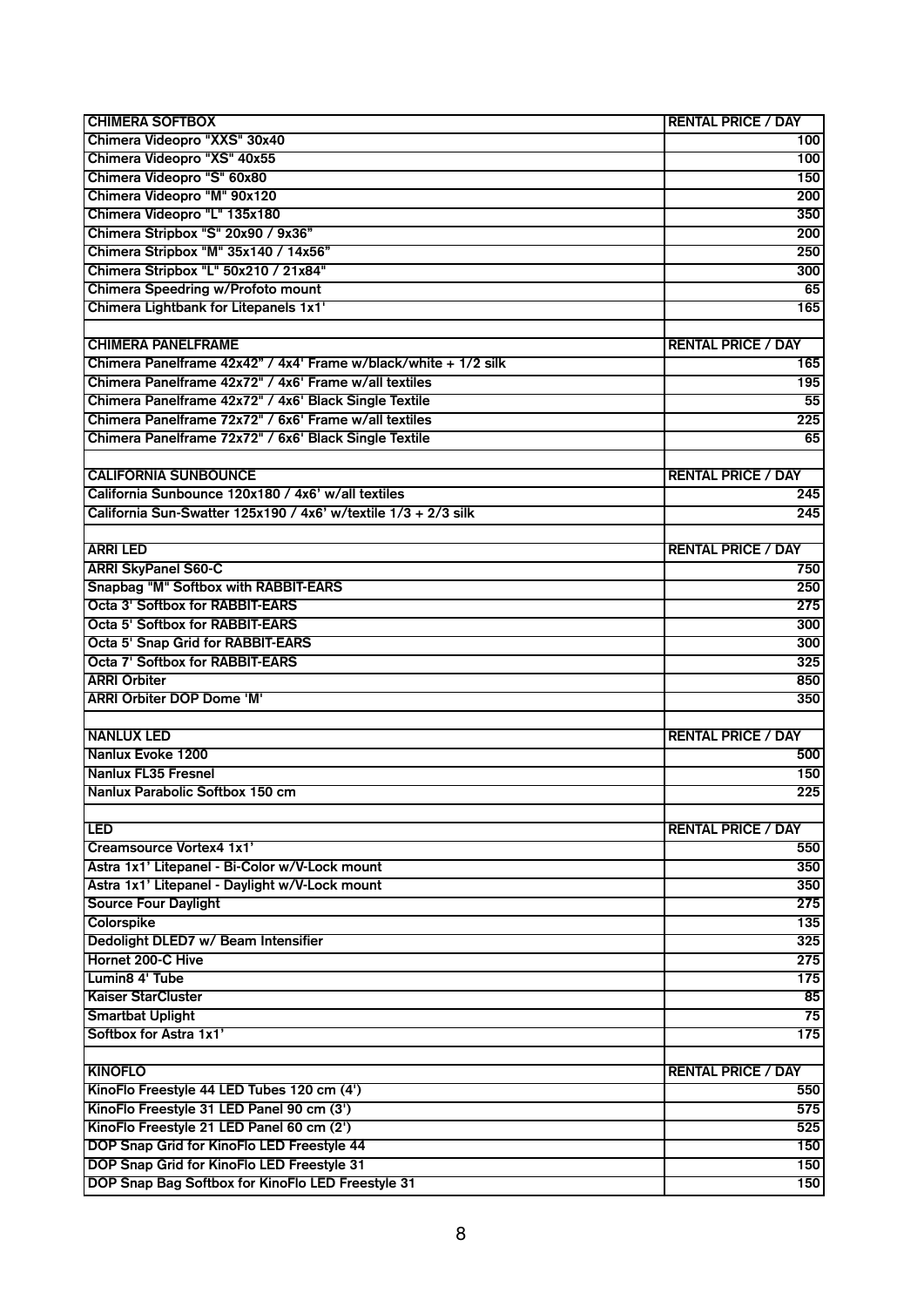| <b>ARRI DAYLIGHT</b>                                      | <b>RENTAL PRICE / DAY</b> |
|-----------------------------------------------------------|---------------------------|
| ARRI Compact HMI D12 / incl. burning hours / w/spare bulb | 475                       |
| ARRI Compact HMI D25 / incl. burning hours / w/spare bulb | 625                       |
| ARRI Compact HMI D40 / incl. burning hours / w/spare bulb | 975                       |
| ARRI Max HMI M8 / incl. burning hours / w/spare bulb      | 500                       |
| ARRI Max HMI M18 / incl. burning hours / w/spare bulb     | 750                       |
| ARRI Max HMI M40 / incl. burning hours / w/spare bulb     | 1025                      |
| ARRI Max HMI M90 / 140.-/hr. w/spare bulb                 | 1980                      |
|                                                           |                           |
| <b>K5600 DAYLIGHT</b>                                     | <b>RENTAL PRICE / DAY</b> |
| Alpha 6/9 KW w/spare bulb                                 | 1750                      |
| Alpha 1600W HS w/spare bulb                               | 600                       |
| Joker-Bug 800W Incl burning hours                         | 475                       |
| Joker-Bug 400W Incl burning hours                         | 375                       |
| Joker-Bug Bigeye Reflector 24" Fresnel                    | 225                       |
| Source Four Zoom Spot for Joker-Bug                       | 275                       |
|                                                           |                           |
| <b>ARRI TUNGSTEN</b>                                      | <b>RENTAL PRICE / DAY</b> |
| ARRI Lite Plus Redhead 750W w/spare bulb                  | 95                        |
| ARRI Lite Plus Blonde 2000W w/spare bulb                  | 165                       |
| ARRI Studio T2 2000W w/spare bulb                         | 125                       |
| ARRI Studio T5 5000W w/spare bulb                         | 250                       |
|                                                           |                           |
| <b>TUNGSTEN</b>                                           | <b>RENTAL PRICE / DAY</b> |
| Dedolight Kit 150W (Set of 3)                             | 385                       |
| Par 56 Stagelight                                         | 95                        |
| Followspot ADB 2000W                                      | 275                       |
| Pinspot                                                   | 45                        |
| Spacelight 2000W                                          | 295                       |
| Source Four 750W                                          | 225                       |
| Desisti Tungsten 1000W Fresnell                           | 155                       |
| Profoto Tungsten 1000W                                    | 155                       |
|                                                           |                           |
| <b>CHIMERA QUARTZ</b>                                     | <b>RENTAL PRICE / DAY</b> |
| Quartz Softbox for HMI "S" 60x80 cm                       | 250                       |
| Quartz Softbox for HMI "M" 90x120 cm                      | 350                       |
| Quartz Softbox for HMI "L" 135x180 cm                     | 450                       |
| Quartz Snap Grid "M" 40°                                  | 155                       |
|                                                           |                           |
| <b>POWER</b>                                              | <b>RENTAL PRICE / DAY</b> |
| 220V 10A Extension Cord 10m                               | 15                        |
| 220V 10A Tri-Plug                                         | $\overline{20}$           |
| 220V 10A Round-To-Flat                                    | $\overline{20}$           |
| 220V 10A Cabledrum 25m                                    | 80                        |
| 220V 2 KW Dimmer                                          | 95                        |
| 16A x 3 Extension Cord 10m "Red" CE                       | 45                        |
| 16A x 3 Mixbox CE "Red" / 3 x 2 220V LK                   | $\overline{90}$           |
| 16A x 3 Plug Conversion LK to CE                          | 45                        |
| 32A Dimmer 5KW                                            | 115                       |
| 32A x 3 Extension Cord 10m "Red"                          | 65                        |
| 32A x 1 Extension Cord 10m "Blue"                         | 65                        |
| <b>32A Distribution Panel</b>                             | 185                       |
| 32A Split Panel                                           | 65                        |
| 32A x 3 Extension Cord 10m "Red"                          | 85                        |
| 32A x 1 Extension Cord 10m "Blue"                         | 85                        |
| 63A x 3 to 32A x 3 Transition                             | 85                        |
| <b>63A Split Panel</b>                                    | 125                       |
| 63A x 3 Extension Cord 10m "Red"                          | 65                        |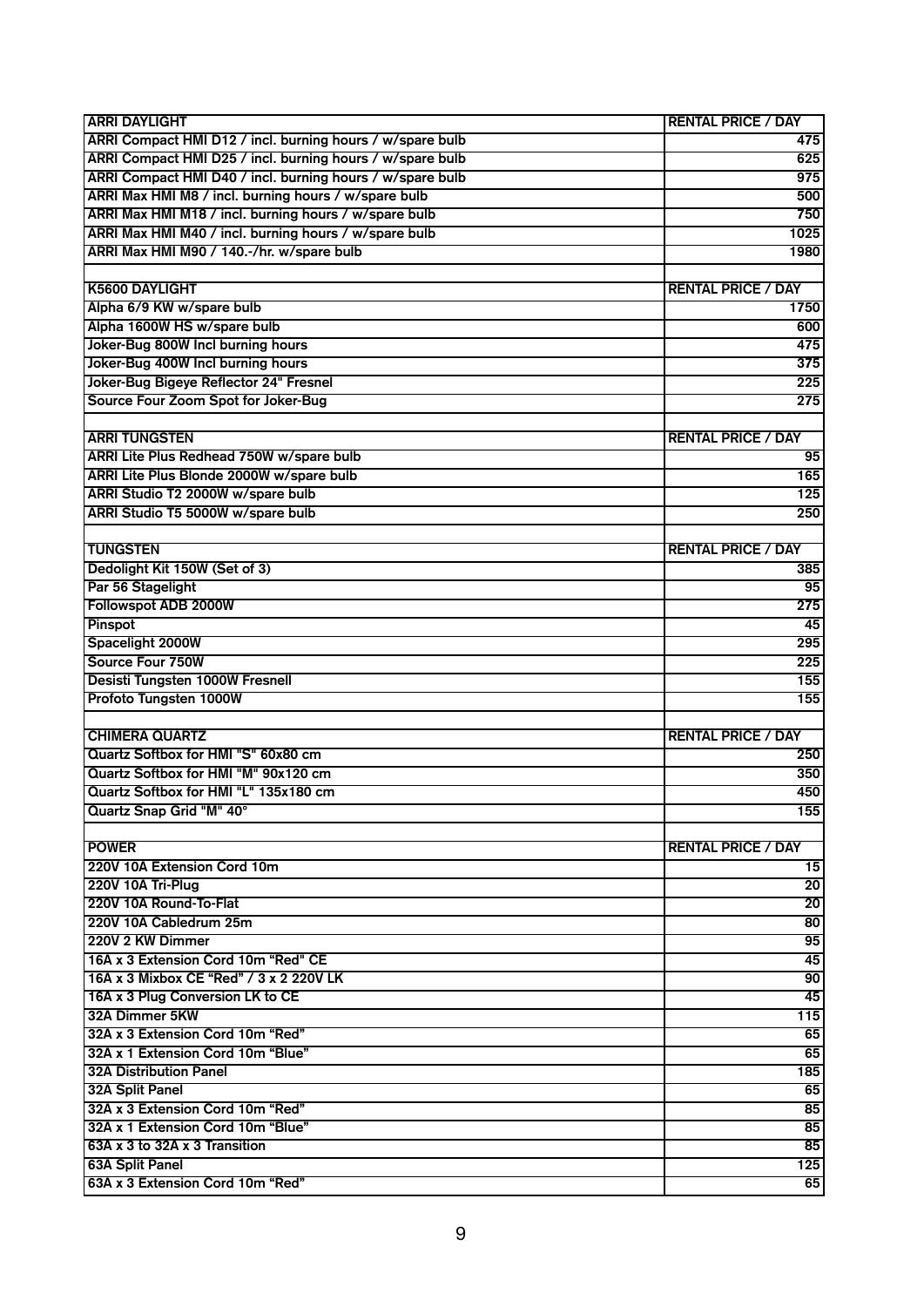| 125A x 3 Split Panel / 2 x 63A x 3 "Red" CE            | 225                       |
|--------------------------------------------------------|---------------------------|
| <b>PowerGenerator 2 KW</b>                             | 395                       |
| <b>PowerGenerator 3,5 KW</b>                           | 495                       |
| Honda 7 KW Benzin Generator                            | 750                       |
| <b>EcoFlow Delta Battery</b>                           | 650                       |
| <b>EcoFlow Delta Max Battery</b>                       | 800                       |
| <b>EcoFlow River Battery</b>                           | 275                       |
| <b>EcoFlow River Pro Battery</b>                       | 450                       |
| V-Lock IDX Battery Kit of 2 w/charger                  | 350                       |
|                                                        |                           |
| <b>EFFECT</b>                                          | <b>RENTAL PRICE / DAY</b> |
| <b>Antari Smoke Machine Z800II</b>                     | 195                       |
| <b>Antari Smoke Machine Z1200</b>                      | 350                       |
| <b>Antari Snow Machine S100II</b>                      | 595                       |
| <b>Antari Mobile Smoke Machine M-1</b>                 | 195                       |
| Smoke Machine Pea Soup Exterior Smoke Gun              | 475                       |
| Smoke Machine Hazer Swefog Ultimate 2000 DMX Crack Oil | 475                       |
| Soap Bubble Machine B-100X                             | 75                        |
| Wind Machine Pro Fan 1200W                             | 275                       |
| <b>Wind Machine Turbo Wind Tunnel</b>                  | 275                       |
| <b>Wind Machine Tornado</b>                            | 450                       |
| <b>Wind Machine Antari AF-3</b>                        | 150                       |
| Wind Machine Leaf Blower Makita w/battery & charger    | 175                       |
|                                                        |                           |
| <b>STAND</b>                                           | <b>RENTAL PRICE / DAY</b> |
| Autopole w/extention                                   | 70                        |
| Backlite Stand (9-85cm)                                | 35                        |
| <b>Cine Stand (132-216cm)</b>                          | 45                        |
| Column Stand w/wheels (56-128cm)                       | 40                        |
| Combo Stand Black (158-325cm)                          | 65                        |
| Combo Stand Silver w/wheels (168-335cm)                | 70                        |
| Counter Weight "Pumpkin" 6,7kg                         | 35                        |
| C-Stand 20" (80-165cm)                                 | 45                        |
| C-Stand 40" (130-312cm)                                | 55                        |
| Double Wind Up w/wheels (167-380cm)                    | 90                        |
| Floor Stand Mini (40-123cm)                            | $\overline{25}$           |
| HighRoller (186-597cm)                                 | 95                        |
| Junior Boom Silver (163-300cm)                         | $\overline{285}$          |
| JuniorRoller (166-420cm)                               | 70                        |
| LowBoy (101-198cm) w/wheels                            | 40                        |
| Baby LowBoy (51-100 cm)                                | 35                        |
| Master Stand (109-385cm)                               | 35                        |
| Master Stacker Stand (124-366cm)                       | 40                        |
| MegaBoom (50-320cm)                                    | 320                       |
| MiniBoom (120cm)                                       | 85                        |
| Steel Boom Stand w/wheels (188-500 cm)                 | 185                       |
| Super Wind Up w/wheels (167-366cm)                     | 165                       |
| Overhead Stand A330 (186-597 cm)                       | 95                        |
| SuperBoom (270cm)                                      | 185                       |
| Turtle Base (27cm)                                     | 30                        |
| Single Wind Up w/wheels (139-247cm)                    | 90                        |
| American Overhead Frame 243x243 cm (8x8')              | 250                       |
| Fold Away Frame 243x243 cm (8x8')                      | 250                       |
| Butterfly Frame 366x366 cm (12x12')                    | 200                       |
| Fold Away Frame 366x366 cm (12x12')                    | 250                       |
| Butterfly Frame 600x600 cm (20'x20')                   | 450                       |
| Eurotruss 300 cm                                       | 165                       |
| Backdrop Support Pole for 272 cm                       | 55                        |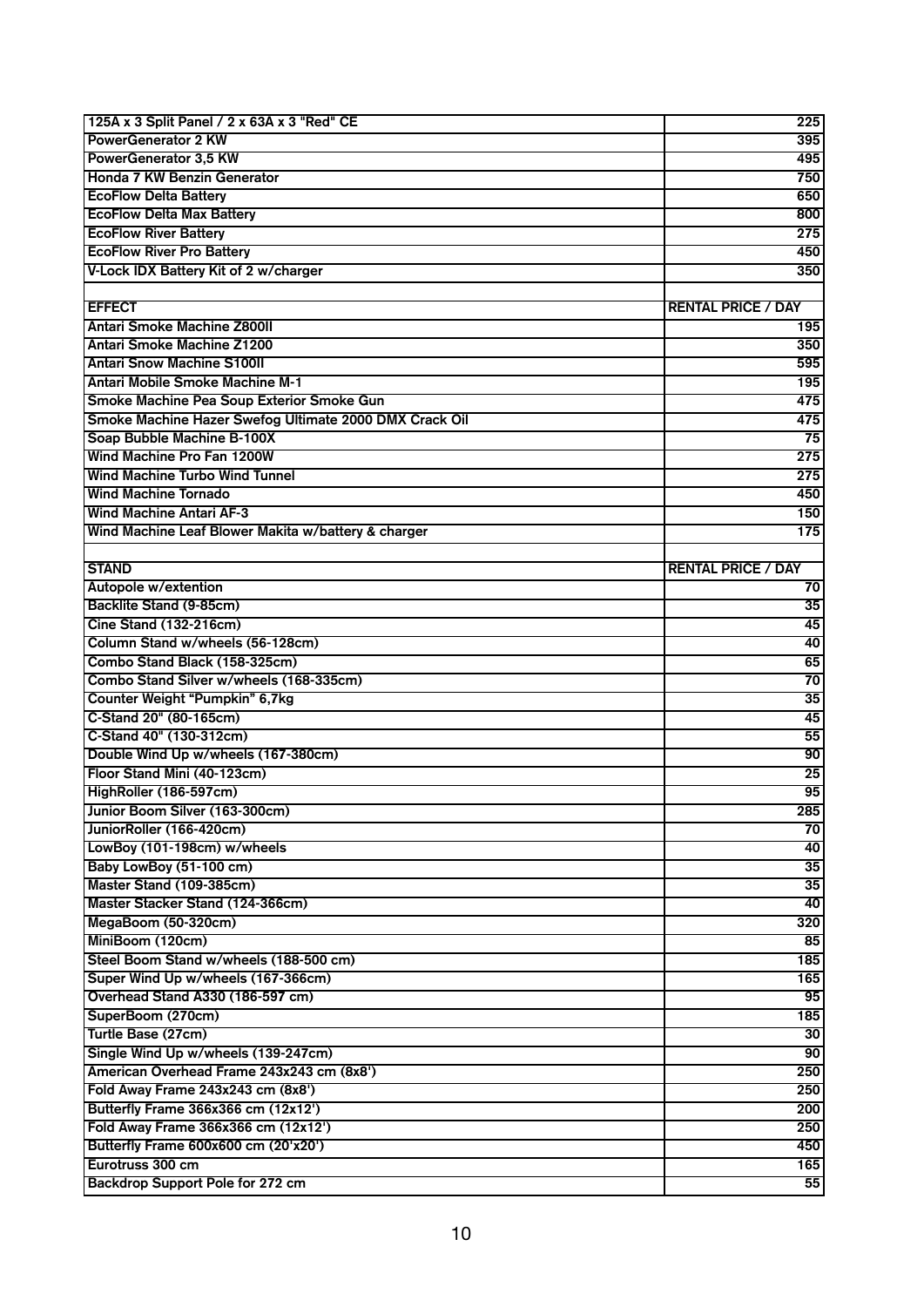| Backdrop Support Pole for 355 cm           | 75                        |
|--------------------------------------------|---------------------------|
| <b>Riser 28 mm Extention</b>               | 35                        |
| Manfrotto Combi Boom 420B                  | 65                        |
| <b>Manfrotto 127VS Tripod Dolly</b>        | 145                       |
|                                            |                           |
| GRIP                                       | <b>RENTAL PRICE / DAY</b> |
| 16/28 mm Male Spigot                       | $\overline{15}$           |
| 16mm Spigot                                | $\overline{\mathbf{5}}$   |
| A Clamp                                    | $\overline{\mathbf{5}}$   |
| <b>Aligator Clip</b>                       | 2,5                       |
| <b>Jumbo Grip Head</b>                     | 20                        |
| <b>MagicArm</b>                            | $\overline{20}$           |
| Pump Cup w/16 mm spigot                    | 25                        |
| Sandbag 10kg                               | $\overline{20}$           |
| Counter Weight "Pumpkin" 6,7kg             | 35                        |
| <b>Sky Hook</b>                            | 15                        |
| <b>SuperClamp</b>                          | $\overline{10}$           |
| <b>Backdrop Y-Hook</b>                     | $\overline{10}$           |
| J-Hook                                     | $\overline{10}$           |
| Bigben w/16 mm spigot                      | $\overline{15}$           |
| Bigben w/28 mm spigot                      | $\overline{15}$           |
| <b>Bigben Swivel Coupler 28 mm</b>         | 30                        |
| <b>Bigben Truss Support 28 mm</b>          | 55                        |
| Scaffold Tube 4' / 120 cm                  | 60                        |
| Scaffold Tube 6' / 200 cm                  | 75                        |
| Scaffold Tube 13' / 400 cm                 | 95                        |
| Scaffold Tube 20' / 600 cm                 | 125                       |
| Scaffold Tube Kit / 960 cm                 | 165                       |
| Apple Box 1/1                              | 25                        |
| Apple Box 1/2                              | 15                        |
| Apple Box 1/4                              | 15                        |
| Apple Box 1/8                              | 15                        |
| Tennis Balls (Set of 15)                   | 2,5                       |
| Gobohead                                   | 20                        |
| <b>Safety Wire</b>                         | 10                        |
| Springclamp                                | 15                        |
| <b>Swiveling Adapter</b>                   | $\overline{25}$           |
| <b>MP-9 One Clamp</b>                      | 20                        |
| Cardeliniclamp                             | $\overline{20}$           |
| <b>Grip Kit</b>                            | 225                       |
|                                            |                           |
| <b>FLAG</b>                                | <b>RENTAL PRICE / DAY</b> |
| Solid Black - 30x45 / 12x18"               | 45                        |
| Solid Black - 45x60 / 18x24"               | 55                        |
| Solid Black - 60x90 / 24x36"               | 60                        |
| Solid Black - 120x45 / 50x18"              | 55                        |
| Solid Black - 120x120 / 50x50"             | 65                        |
| Solid Black Floppy - 120x120/240 (4x4'/8') | 75                        |
| Silk Scrim 1/1 - 30x45 / 12x18"            | 45                        |
| Silk Scrim 1/1 - 45x60 / 18x24"            | 55                        |
| Silk Scrim 1/1 - 60x90 / 24x36"            | 65                        |
| Silk Scrim 1/1 - 120x120 / 50x50"          | 75                        |
| Single Scrim - 45x60 / 18x24"              | 55                        |
| Single Scrim - 60x90 / 24x36"              | 65                        |
| Single Scrim - 120x120 / 50x50"            | 75                        |
| Double Scrim - 45x60 / 18x24"              | 55                        |
| Double Scrim - 60x90 / 24x36"              | 65                        |
| Double Scrim - 120x120 / 50x50"            | 75                        |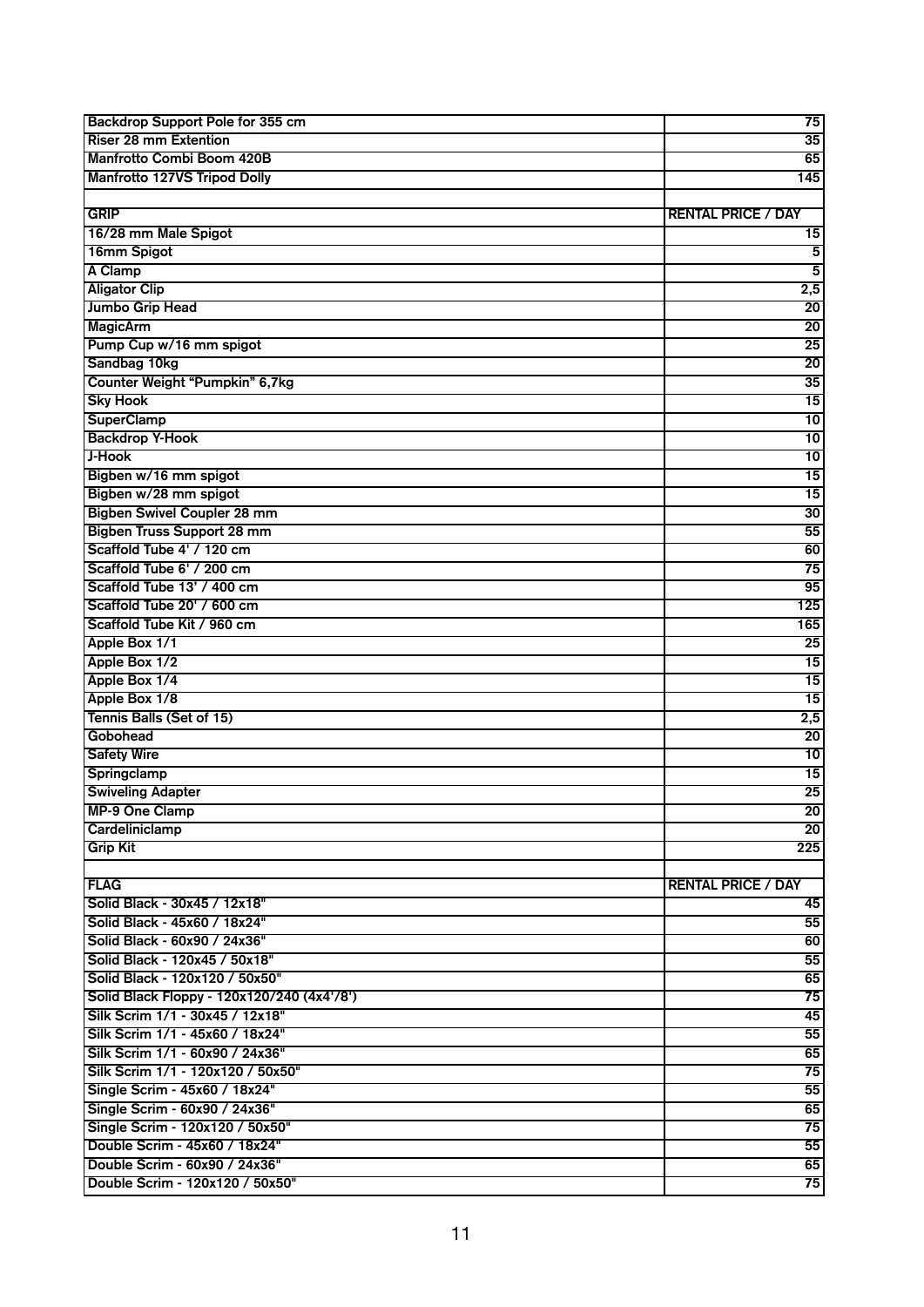| Metal Scrim - 60x90 cm / 24x36"                                                | 75                        |
|--------------------------------------------------------------------------------|---------------------------|
| Emptyframe - 120x120 / 50x50"                                                  | 25                        |
| Large set of all flags                                                         | 575                       |
|                                                                                |                           |
| <b>REFLECTOR</b>                                                               | <b>RENTAL PRICE / DAY</b> |
| Flip-Out Size "S"                                                              | 75                        |
| Flip-Out Size "M"                                                              | 95                        |
| Flip-Out Size "L"                                                              | 145                       |
| Reflectorboard 100x100 cm                                                      | 95                        |
| <b>Poly Reflector</b>                                                          | 25                        |
| Polyboard (244x120 cm) w/stand                                                 | 125                       |
| Cuculoris 60x75 cm                                                             | 85                        |
| Cuculoris 85x120 cm                                                            | 125                       |
| Cuculoris Window Blinds 45x60 cm                                               | 85                        |
| Dedo Lightstream 25 cm Reflector Kit                                           | 250                       |
| Dedo Lightstream 50 cm Reflector Kit                                           |                           |
|                                                                                | 350                       |
|                                                                                |                           |
| <b>TEXTILE</b>                                                                 | <b>RENTAL PRICE / DAY</b> |
| 120x120 cm (4x4') 1/1 Silent Grid Cloth 2-1/2 Stop                             | 35                        |
| 120x120 cm (4x4') 1/2 Silent Grid Cloth 2-1/4 Stop                             | 35                        |
| 120x120 cm (4x4') Bleached Muslin                                              | 35                        |
| 120x120 cm (4x4') China Silk 1/1                                               | 35                        |
| 120x120 cm (4x4') DOP Fabric Grid 40°                                          | 200                       |
| 120x120 cm (4x4') Matte Silver / Black                                         | 35                        |
| 120x120 cm (4x4') Silk 1/4 Stop                                                | 35                        |
| 120x120 cm (4x4') Ultrabounce 'Claycote'                                       | 35                        |
| 183x183 cm (6x6') Silk 1/1 Stop                                                | 150                       |
| 183x183 cm (6x6') DOP Fabric Grid 40°                                          | 400                       |
| 243x243 cm (8x8') Single Scrim                                                 | 175                       |
| 243x243 cm (8x8') Double Scrim                                                 | $\overline{175}$          |
| 243x243 cm (8x8') 1-1/2 Rip Nylon 2-3/4 Stop                                   | $\overline{175}$          |
| 243x243 cm (8x8') 3/4 Rip Nylon 2 Stop                                         | $\overline{175}$          |
| 243x243 cm (8x8') Silk 1/1 Stop                                                | $\overline{175}$          |
| 243x243 cm (8x8') Silk 1/4 Stop                                                | $\overline{175}$          |
| 243x243 cm (8x8') Hi-Lite                                                      | $\overline{175}$          |
| 243x243 cm (8x8') Solid                                                        | $\overline{175}$          |
| 243x243 cm (8x8') Ultrabounce                                                  | 175                       |
| 243x243 cm (8x8') Ultrabounce 'Claycote'                                       | $\overline{195}$          |
| 243x243 cm (8x8') Unbleached Muslin                                            | 175                       |
| 243x243 cm (8x8') Bleached Muslin                                              | 175                       |
| 243x243 cm (8x8') China Silk 1 Stop                                            | 175                       |
| 243x243 cm (8x8') White/Silver                                                 | 175                       |
|                                                                                |                           |
| 243x243 cm (8x8') DOP Butterfly Fabric Grid 40°<br>366x366 cm (12x12') Hi-Lite | 600                       |
|                                                                                | 300                       |
| 366x366 cm (12x12') Black Silk 1/1 Stop                                        | 275                       |
| 366x366 cm (12x12') White Molton                                               | 275                       |
| 366x366 cm (12x12') Black Molton                                               | 275                       |
| 366x366 cm (12x12') Black Molton Floor                                         | 200                       |
| 366x366 cm (12x12') China Silk 1/1 Stop                                        | 345                       |
| 366x366 cm (12x12') Grifolyn Black/White                                       | 275                       |
| 366x366 cm (12x12') Ultrabounce Black/White                                    | 275                       |
| 366x366 cm (12x12') Silk 1/1 Stop                                              | 275                       |
| 366x366 cm (12x12') Silk 1/4 Stop                                              | 275                       |
| 366x366 cm (12x12') 1/1 Silent Grid Cloth 2-3/4 Stop                           | 275                       |
| 366x366 cm (12x12') 1/2 Silent Grid Cloth 2-1/4 Stop                           | 275                       |
| 366x366 cm (12x12') 1/4 Silent Grid Cloth 1/1 Stop                             | 275                       |
| 366x366 cm (12x12') Silver/White                                               | 325                       |
| 366x366 cm (12x12') Sunfire/Silver                                             | 325                       |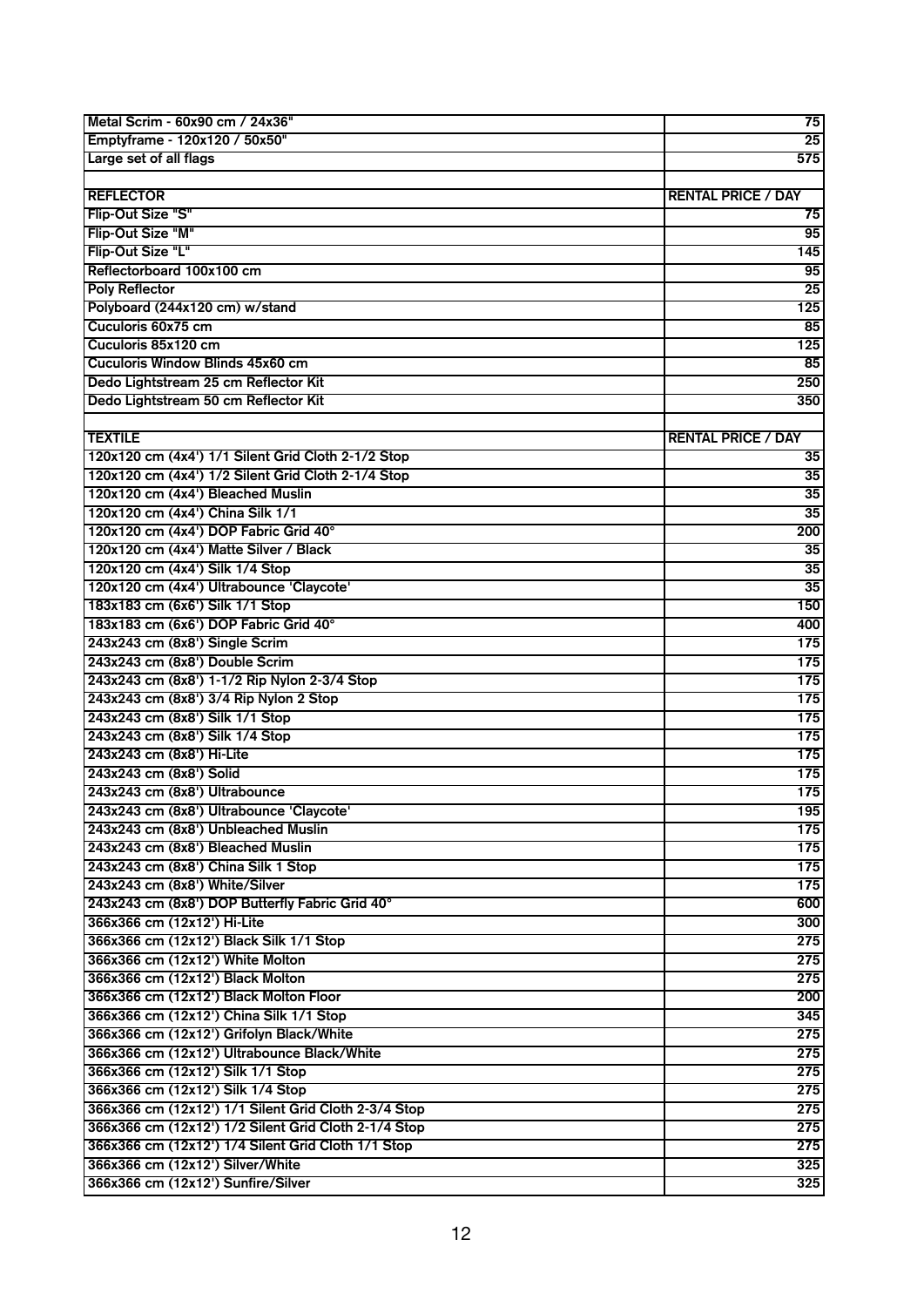| 366x366 cm (12x12') Scrim 1/4                              | 275                       |
|------------------------------------------------------------|---------------------------|
| 366x366 cm (12x12') Unbleached Muslin                      | 275                       |
| 366x366 cm (12x12') DOP Butterfly Fabric Grid 40°          | 800                       |
| 610x610 cm (20x20') Black Molton                           | 350                       |
| 610x610 cm (20x20') Black Molton Floor                     | 300                       |
| 610x610 cm (20x20') Cromakey Green                         | 600                       |
| 610x610 cm (20x20') Grifolyn Black/White                   | 450                       |
| 610x610 cm (20x20') Silk 1/1                               | 350                       |
| 610x610 cm (20x20') 1/1 Silent Grid Cloth 2-1/2 Stop       | 350                       |
| 610x610 cm (20x20') White Molton                           | 350                       |
| 650x250 cm White Molton                                    | 250                       |
| 400x230 cm (13x7,5') Panoramic Background Chroma Green Kit | 500                       |
| 225x180 cm (6,5x5') Flip-Out Background Chroma Green       | 175                       |
| 300x200 cm (10x6') Camoflage Net 'Cuculoris'               | 250                       |
| 300x300 cm (10x10') Camoflage Net 'Cuculoris'              | 275                       |
| 300x600 cm (10x20') Black Molton Floor                     |                           |
|                                                            | 300                       |
| 200x400 cm (6x12') Black Molton Floor                      | 125                       |
| <b>Black Molton Various Small</b>                          | 35                        |
|                                                            |                           |
| <b>TRIPOD</b>                                              | <b>RENTAL PRICE / DAY</b> |
| Manfrotto 058B Triaut w/229 3D Pro Head                    | 225                       |
| Gitzo GT5562                                               | 275                       |
| Manfrotto Tripod w/Head for Laptop Case                    | 125                       |
| Manfrotto 058B Triaut                                      | 165                       |
| <b>Manfrotto 055CLB</b>                                    | 110                       |
| Alu Tripod 190XB                                           | 90                        |
| Monopod                                                    | 120                       |
| Foba Cloumn Stand 305 cm                                   | 495                       |
|                                                            |                           |
| <b>Gitzo G532 Sliding Lateral Arm</b>                      | 125                       |
| Manfrotto 131DB Repro Arm                                  | $\overline{75}$           |
|                                                            |                           |
| <b>TRIPOD HEAD</b>                                         | <b>RENTAL PRICE / DAY</b> |
| <b>Induro Medium Ball Head BHD-2</b>                       | 55                        |
| <b>Induro Medium Ball Head BHD-3</b>                       | 55                        |
| Manfrotto 229 3D Pro Head                                  | 85                        |
| Manfrotto 322RC2                                           | 85                        |
| Manfrotto 490RC4 Maxi Ball Head                            | 85                        |
| Manfrotto 410 Junior Geared Head                           | $\overline{85}$           |
| Manfrotto 501HD                                            | 145                       |
| <b>Manfrotto Levelling Base 338</b>                        | 55                        |
| Sirui Small Ball Head G-20KX                               | 65                        |
| Really Right Stuff Ball Head BH-55 LR                      | 150                       |
| Hexagonal Plate 030                                        | 30                        |
| Rectangular Plate 200PL                                    | 30                        |
| <b>Accessory Plate 410PL</b>                               | 30                        |
|                                                            |                           |
| <b>PRODUCTION GEAR</b>                                     | <b>RENTAL PRICE / DAY</b> |
| <b>Catering Box w/Nespresso</b>                            | 750                       |
| <b>Steamer ME290</b>                                       | 350                       |
| <b>Steamer Nordsteam 950</b>                               | 55                        |
| <b>Make Up Mirror</b>                                      | 225                       |
| <b>Changing Tent "Flip-Out"</b>                            | 75                        |
| <b>Clothing Rack</b>                                       | 175                       |
| <b>Clothes Hangers 40 Pcs</b>                              | 150                       |
| <b>Location Table 70x180 Plastic</b>                       | 60                        |
| <b>Folding Location Chair</b>                              | 20                        |
| <b>Iron + Ironing Table</b>                                | 150                       |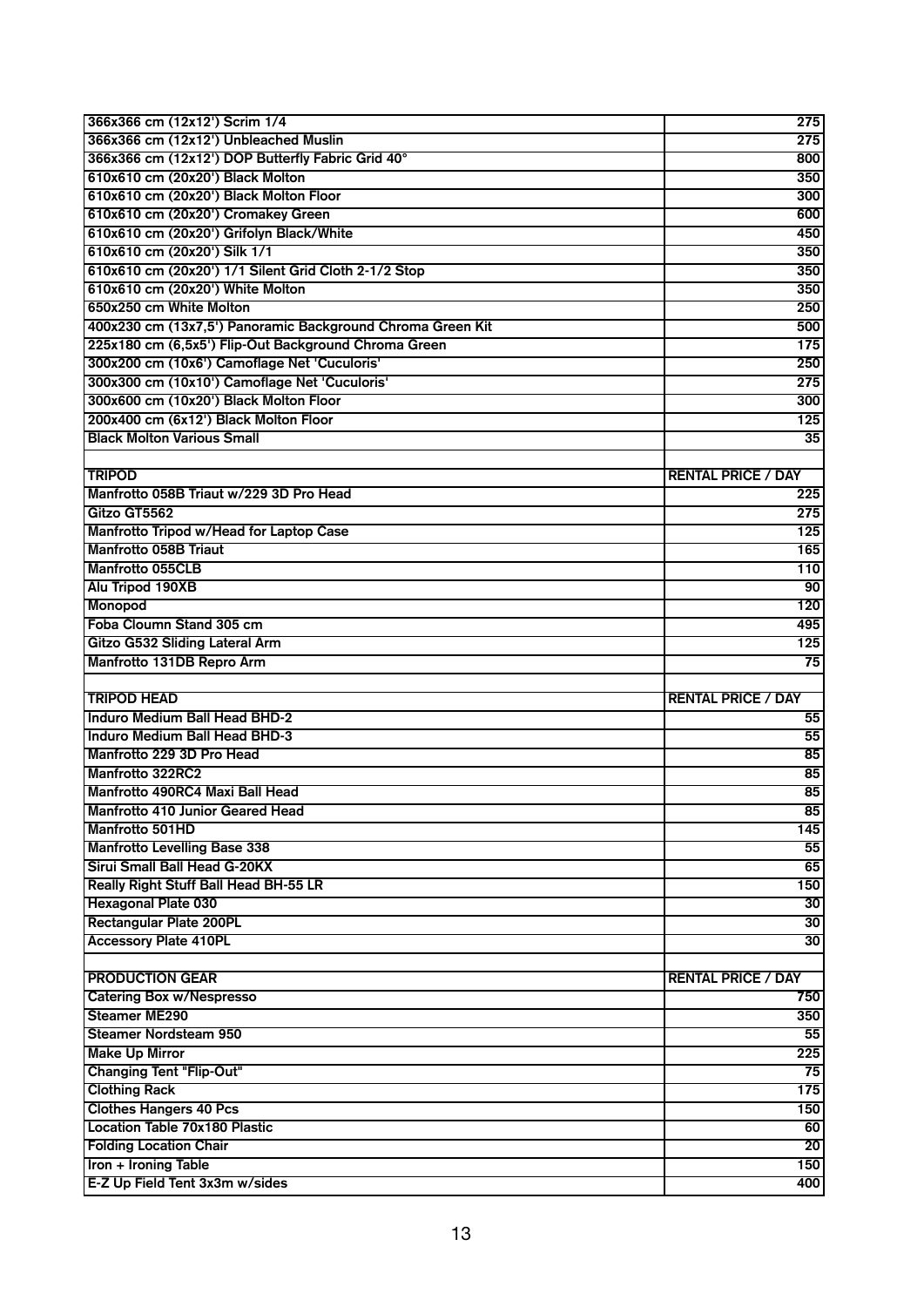| E-Z Up Field Tent 1.5x1.5m w/sides                                                                      | 350                       |
|---------------------------------------------------------------------------------------------------------|---------------------------|
| E-Z Up LED Lights                                                                                       | $\overline{80}$           |
| <b>Electric Heater 2KW</b>                                                                              | 100                       |
| <b>Heater 5kW</b>                                                                                       | 200                       |
| Gas Heater Silver "M" excl gas                                                                          | 250                       |
| Gas Heater White "L" excl gas                                                                           | 450                       |
| <b>Blanket Wool</b>                                                                                     | 20                        |
| <b>Electric Boiler</b>                                                                                  | 80                        |
| <b>Audiocase Portable Bluetooth Speaker</b>                                                             | 225                       |
|                                                                                                         |                           |
| Soundboks Portable Bluetooth Speaker                                                                    | 450                       |
| Soundboks Go Portable Bluetooth Speaker                                                                 | 300                       |
| Rope 10m                                                                                                | 20                        |
| <b>Metal Storm Pigs</b>                                                                                 | 20                        |
| Walkie Talkie Kit 4 x Motorola GP344 w/monofon                                                          | 425                       |
| Aluminium Step Ladder / 3 Steps                                                                         | 185                       |
| Aluminium Step Ladder Zarges Z300 / 5 Steps                                                             | 185                       |
| Aluminium Step Ladder Zarges Z500 / 10 Steps                                                            | 185                       |
| Car Inverter 12v to 220v / Max150W                                                                      | 115                       |
| Transportable Kitchen Module w/professional oven                                                        | 850                       |
| Thermal Box / Yeti Tundra                                                                               | 145                       |
| <b>Beach Cart</b>                                                                                       | 145                       |
| <b>Bathrobe</b>                                                                                         | 45                        |
| <b>Scissor Lift</b>                                                                                     | 1200                      |
| Dewalt 12V Drill w/Tork Bits                                                                            | 125                       |
|                                                                                                         |                           |
| <b>PROP</b>                                                                                             |                           |
|                                                                                                         | <b>RENTAL PRICE / DAY</b> |
| Turntable w/adjustable speed & hight O80 cm<br>Chair / Stool Nr: XX (Please check our web for pictures) | 1200                      |
|                                                                                                         | 250                       |
|                                                                                                         |                           |
| Bed 140x200 cm                                                                                          | 625                       |
| Bed 120x200 cm                                                                                          | 625                       |
| Bed 160x200 cm                                                                                          | 625                       |
| Pillow 60x60 cm                                                                                         | 95                        |
| Duvet 90x200 cm w/pillow                                                                                | 100                       |
| <b>Discoball</b>                                                                                        | 225                       |
| Whiteboard w/pen & paper                                                                                | 350                       |
| Various Kanvas / Textile (Please check our web for pictures) prices from:                               | 525                       |
| <b>Posing table</b>                                                                                     | 150                       |
|                                                                                                         | 600                       |
| <b>Box 40x40x40</b>                                                                                     |                           |
| Box 30x30x30                                                                                            | 600                       |
| Box 80x80x40                                                                                            | 600                       |
| Box 80x80x80                                                                                            | 600                       |
| <b>Box 80x40x40</b>                                                                                     | 600                       |
| Box 120x40x40                                                                                           | 600                       |
|                                                                                                         |                           |
| <b>PODIUM</b>                                                                                           | <b>RENTAL PRICE / DAY</b> |
| 100x200 cm                                                                                              | 195                       |
| Leg various height                                                                                      | 10                        |
|                                                                                                         |                           |
| <b>VAN</b>                                                                                              | <b>RENTAL PRICE / DAY</b> |
| Fiat Ducato Equipment (2 seats incl driver) / 100 km incl / day                                         | 950                       |
| Fiat Ducato Lift (3 seats incl driver) / 100 km incl / day                                              | 1050                      |
| Fiat Ducato Bus (9 seats incl driver) / 100 km incl / day                                               | 1700                      |
| Please return rental vans with a full tank or minimum fee of 0,3 full tank is charged                   |                           |
|                                                                                                         |                           |
|                                                                                                         |                           |
|                                                                                                         |                           |
|                                                                                                         |                           |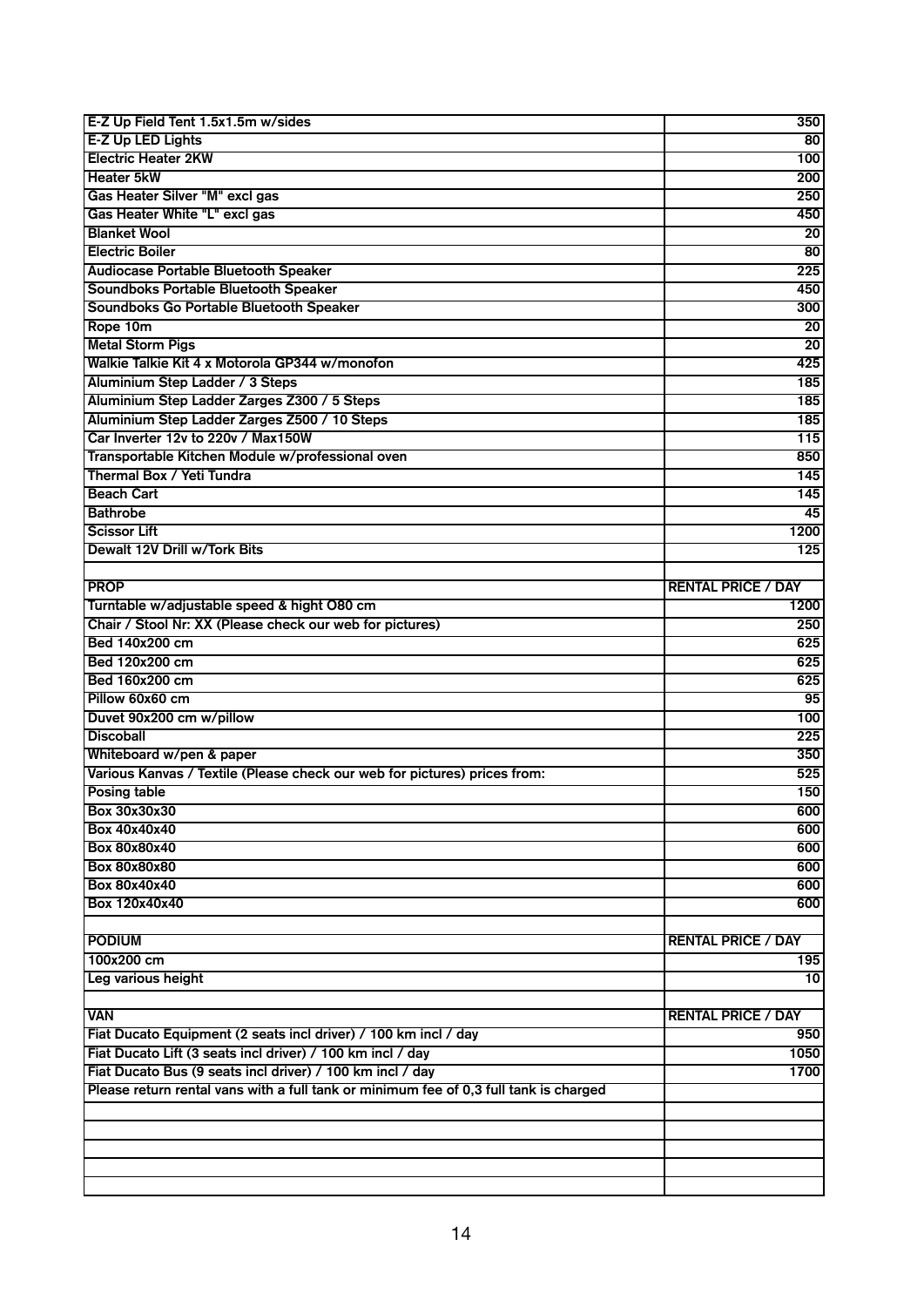| <b>SALE GAFFERS TAPE</b>                           | <b>PRICE</b>    |
|----------------------------------------------------|-----------------|
| Gaffers Tape 50 mm Black                           | 160             |
| Gaffers Tape 50 mm Grey                            | 160             |
| Gaffers Tape 50 mm White                           | 160             |
|                                                    |                 |
| Gaffers Tape 50 mm Green                           | 160             |
| Gaffers Tape 50 mm Yellow                          | 160             |
| Gaffers Tape 50 mm Red                             | 160             |
| Gaffers Tape 50 mm Pink                            | 160             |
| Gaffers Tape 25 mm Green                           | 95              |
| Gaffers Tape 25 mm Yellow                          | 95              |
| Gaffers Tape 25 mm Red                             | 95              |
| Gaffers Tape 25 mm Pink                            | 95              |
|                                                    |                 |
| <b>SALE TAPE</b>                                   | <b>PRICE</b>    |
| <b>Packing Tape Brown</b>                          | $\overline{15}$ |
| Packing Tape 'The Lab'                             | 10              |
| Paper Tape 25 mm                                   | $\overline{25}$ |
| Paper Tape 50 mm                                   | $\overline{35}$ |
| Double Sided Tape 50 mm                            | 120             |
|                                                    |                 |
| <b>SALE FILTER</b>                                 | <b>PRICE</b>    |
| Sale / Filter LEE / Rosco 120 cm wide / 100 cm Cut | 120             |
| Sale / Blackwrap 100 cm Cut                        | 240             |
|                                                    |                 |
| <b>SALE ANALOG FILM</b>                            | <b>PRICE</b>    |
| 120 Film / 5 x Pack Kodak Portra 160               | 525             |
| 120 Film / 5 x Pack Kodak Portra 400               | 545             |
| 120 Film / 5 x Pack Kodak Portra 800               | 625             |
| 120 Film / 5 x Pack Kodak Tri-X 400                | 525             |
| 135 Film / 5 x Pack Kodak Portra 160               | 525             |
| 135 Film / 5 x Pack Kodak Portra 400               | 625             |
| 135 Film / 1 x Kodak Portra 800                    | 125             |
| 135 Film / 1 x Kodak Tri-X 400                     | $\overline{95}$ |
|                                                    |                 |
| <b>HARDDRIVE</b>                                   | <b>PRICE</b>    |
| Sale / LaCie Rugged Mini 1 TB USB-C                | 675             |
| Sale / LaCie Rugged Mini 2 TB USB-C                | 925             |
| Sale / LaCie Rugged Mini 4 TB USB-C                | 1395            |
| Sale / SSD Samsung T7 1 TB USB-C                   | 1195            |
| Sale / SSD Samsung T7 2 TB USB-C                   | 2095            |